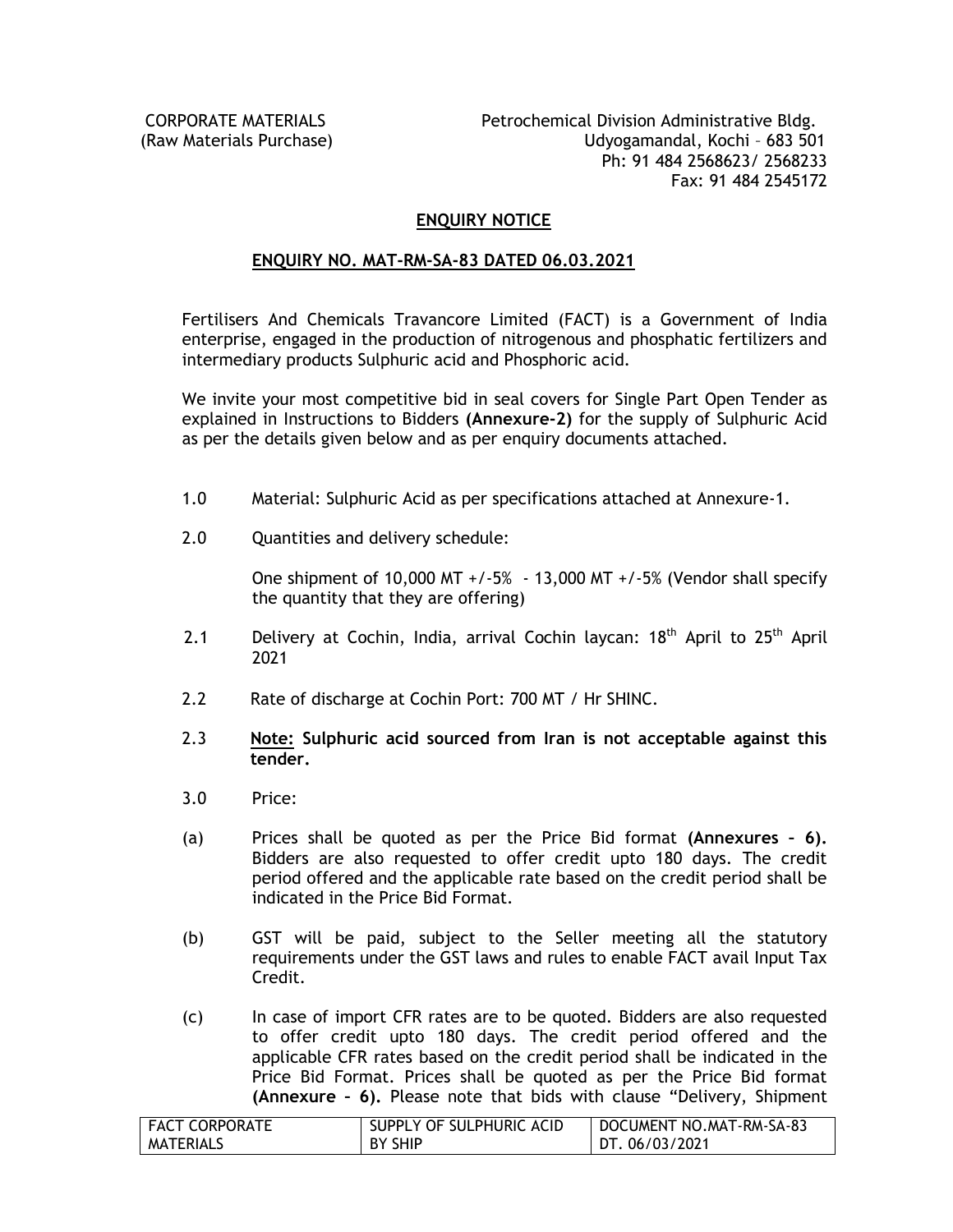etc. subject to availability of suitable vessel" shall be liable to be rejected.

4.0 **Earnest Money Deposit (EMD):** Bidder shall submit along with their bid Earnest Money Deposit (EMD) as detailed at para 3.0 of Instructions to Bidders **(Annexure-2).** EMD is exempted in the case of certain category of bidders (please refer para 3.0 of Instructions to Bidders).

# 5.0 **Pre-qualification criteria:**

The Vendor shall be either:

- A. **Manufacturer of Sulphuric Acid**, who should have:
- (i) Facilities to produce at least 50,000 MT Sulphuric Acid per annum.

Copy of document (such as Catalogue etc.) showing facilities and quality/analysis report showing all parameters as per FACT specifications of Sulphuric Acid, duly attested by the authorized signatory shall be furnished as documentary evidence.

#### **Or**

# B. **Trader**

- (1) Shall submit Manufacturer's back up as below-
- (i) Certificate issued by the Sulphuric Acid Manufacturer's Authorized signatory, confirming to backup the trader, with respect to quality and quantity.
- (ii) Copy of analysis report, showing all parameters as per FACT specifications, duly attested by the Authorized Signatory of the Sulphuric Acid Manufacturer.

### **Notes:**

All bidders shall furnish, along with their bid, all supporting documents as required therein.

- 6.0 Payment terms: As per article 9 of Standard terms and conditions of Purchase **(Annexure-3).**
- 7.0 Evaluation of Bids:

Evaluation will be done based on the landed cost at Cochin Port including Insurance charges, applicable port dues, customs duty, GST, etc. and with loadings, if any applicable, based on price quoted on Cash basis and with credit up to 180 days from BL date and FACT reserves the right to accept suitable offer beneficial to FACT. In case the bidder has not offered 180 days credit, interest @ 5.70% per annum shall be loaded for evaluation.

| <b>FACT CORPORATE</b> | SUPPLY OF SULPHURIC ACID | DOCUMENT NO.MAT-RM-SA-83 |
|-----------------------|--------------------------|--------------------------|
| <b>MATERIALS</b>      | <b>BY SHIP</b>           | DT. 06/03/2021           |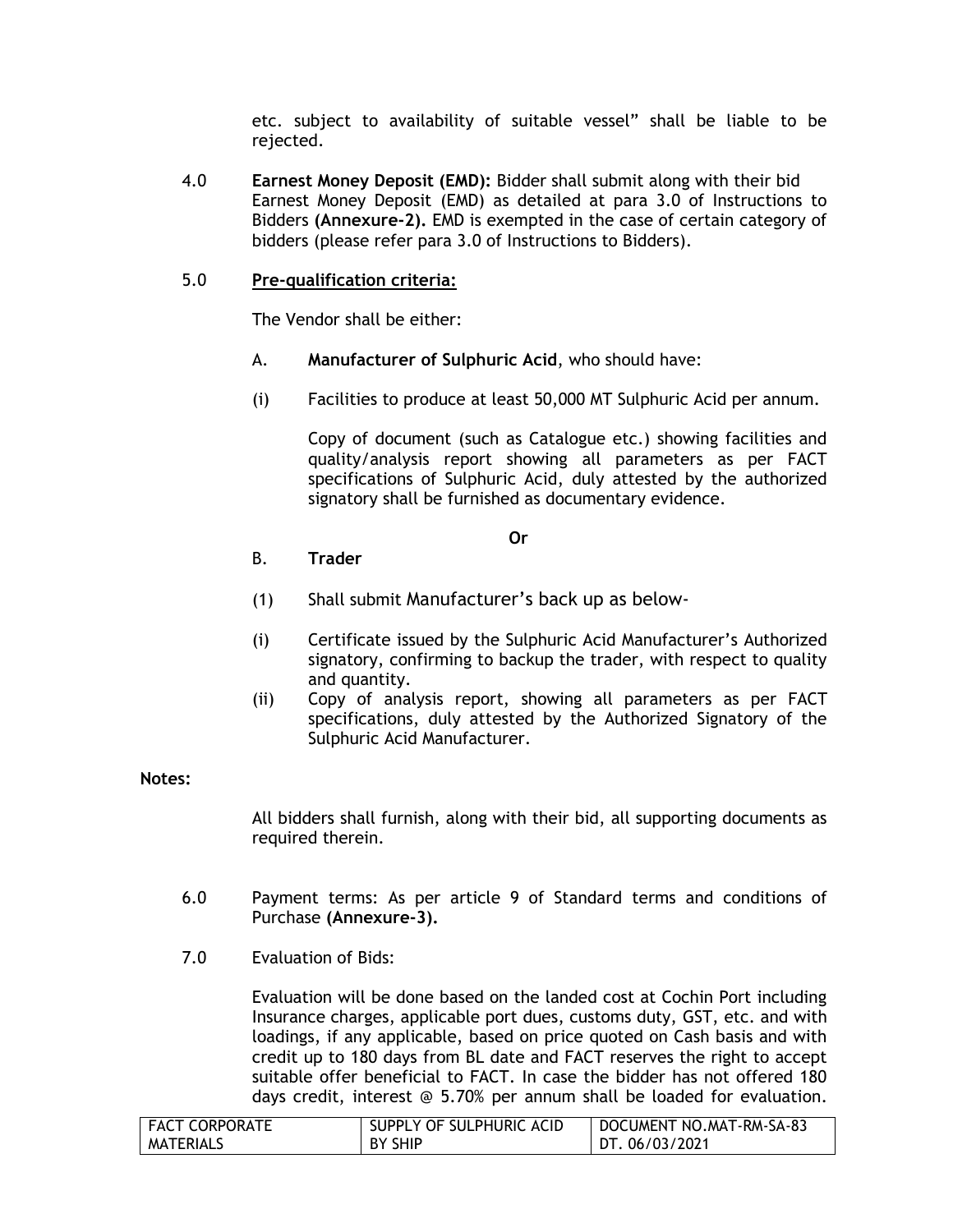Exchange Rate for conversion of CFR price will be the SBI TT Selling Rate on the date of opening of the tender. If the payment is through LC, SBI bill selling rate/forward cover rate will be applicable. If the date of opening is a Bank holiday, the exchange rate of the previous Bank working day will be considered for evaluation. For working out Customs Duty, the Exchange rate will be as declared by Customs applicable for the date of opening of the bid.

8.0 If payment quoted is through LC, bank charges as below will be loaded for evaluation:

> Current foreign LC charges; Usance LCs below 5 crores : 0.13% p. a ; Usance LCs above 5 crores: 0.18% p. a.

Current Inland LC charges; 0.1875 % p.a;

- 9.0 **Due date and time of submission of Bids: 15.03.2021 – 15.00 hrs IST. Due date and time of opening of Bids: 15.03.2021 – 15.00 hrs IST.**
- 10.0 Bids shall be valid for **10** days from date of opening.
- 11.0 I. Any bidder from a country which shares a land border with India will be eligible to bid in this tender only if the bidder is registered with the Competent Authority as specified in Annexure-I of Order No. 6/18/2019-PPD dated 23.07.2020 of Ministry of Finance, Department of Expenditure, Public Procurement Division, Govt. of India. If registered with Competent Authority as above a copy of registration certificate shall be furnished along with the bid failing which the bid shall be rejected.
	- II. "Bidder" (including the term "tenderer", "consultant" or "service provider" in certain contexts) means any person or firm or company, including any member of a consortium or joint venture (that is an association of several persons, or firms or companies), every artificial juridical person not falling in any of the descriptions of bidders stated hereinbefore, including any agency branch or office controlled by such person, participating in a procurement process.
	- III. "Bidder from a country which shares a land border with India" for the purpose of this Order means:- a. An entity incorporated, established or registered in such a country; or b. A subsidiary of an entity incorporated, established or registered in such a country; or c. An entity substantially controlled through entities incorporated, established or registered in such a country; or d. An entity whose beneficial owner is situated in such a country; or e. An Indian (or other) agent of such an entity or f. A natural person who is a citizen of such a country; or g. A Consortium or joint venture where any member of the consortium or joint venture falls under any of the above
	- IV. The beneficial owner for the purpose of (iii) above will be as under:

| <b>FACT CORPORATE</b> | SUPPLY OF SULPHURIC ACID | DOCUMENT NO.MAT-RM-SA-83 |
|-----------------------|--------------------------|--------------------------|
| <b>MATERIALS</b>      | BY SHIP                  | DT. 06/03/2021           |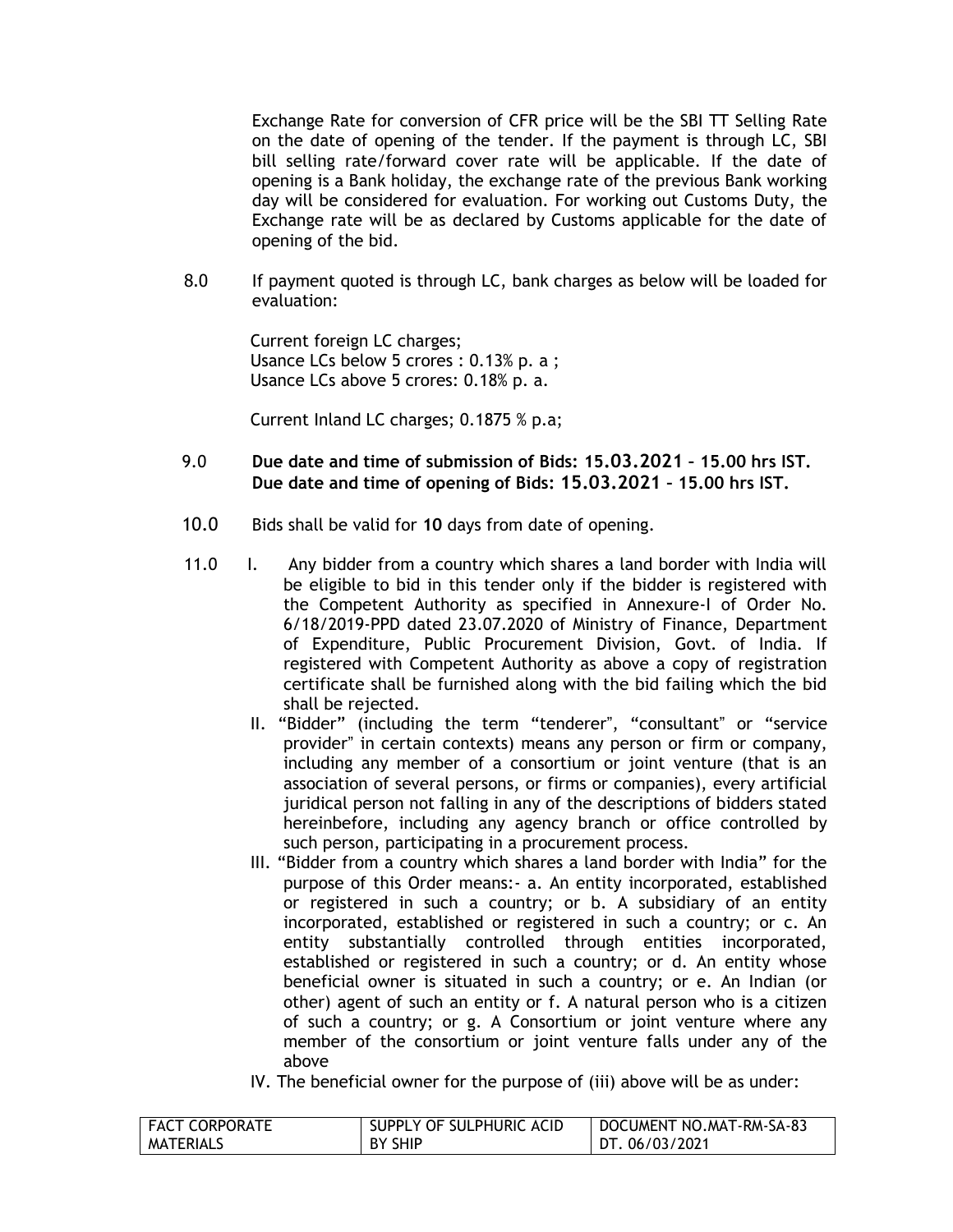- 1. In case of a company or Limited Liability Partnership the beneficial owner is the natural person(s), who, whether acting alone or together, or through one or more juridical person, has a controlling ownership interest or who exercises control through other means. Explanation--- a. "Controlling ownership interest" means ownership of or entitlement to more than twenty-five per cent of shares or capital or profits of the company; b. "Control" shall include the right to appoint majority of the directors or to control the management or policy decisions including by virtue of their shareholding or management rights or shareholders agreements or voting agreements;
- 2. In case of a partnership firm, the beneficial owner is the natural person(s) who, whether acting alone or together, or through one or more juridical person, has ownership of entitlement to more than fifteen percent of capital or profits of the partnership;
- 3. In case of an unincorporated association or body of individuals, the beneficial owner is the natural person(s), who, whether acting alone or together, or through one or more juridical person, has ownership of or entitlement to more than fifteen percent of the property or capital or profits of such association or body of individuals;
- 4. Where no natural person is identified under (1) or (2) or (3) above, the beneficial owner is the relevant natural person who holds the position of senior managing official; 5. In case of a trust, the identification of beneficial owners(s) shall include identification of the author of the trust, the trustee, the beneficiaries with fifteen percent or more interest in the trust and any other natural person exercising ultimate effective control over the trust through a chain of control of ownership.
- V. An Agent is a person employed to do any act for another, or to represent another in dealings with third person.
- VI. Notwithstanding anything contained herein above, these provisions shall not apply to bidders from those countries (even if sharing a land border with India) to which the Government of India has extended lines of credit or in which the Government of India is engaged in development projects.

Certificate to be submitted by tenderers:

- 1. "I have read the clause regarding restrictions on procurement from a bidder of a country which shares a land border with India; I certify that this bidder is not from such a country or, if from such a country, has been registered with the Competent Authority. I hereby certify that this bidder fulfils all requirements in this regard and is eligible to be considered. [Where applicable, evidence of valid registration by the Competent Authority shall be attached".
- 2. The bidders shall submit a certificate, along with their bid, to the effect that they fully comply with the Order F.No. 6/18/2019-PPD dated 23.07.2020 and subsequent amendment, if any, issued by Ministry of Finance, Department of Expenditure, Public Procurement Division, Government of India. If such a certificate given by a bidder, whose bid is accepted, is found to be false, then this would be a

| FACT CORPORATE   | SUPPLY OF SULPHURIC ACID | DOCUMENT NO.MAT-RM-SA-83 |
|------------------|--------------------------|--------------------------|
| <b>MATERIALS</b> | <b>BY SHIP</b>           | DT. 06/03/2021           |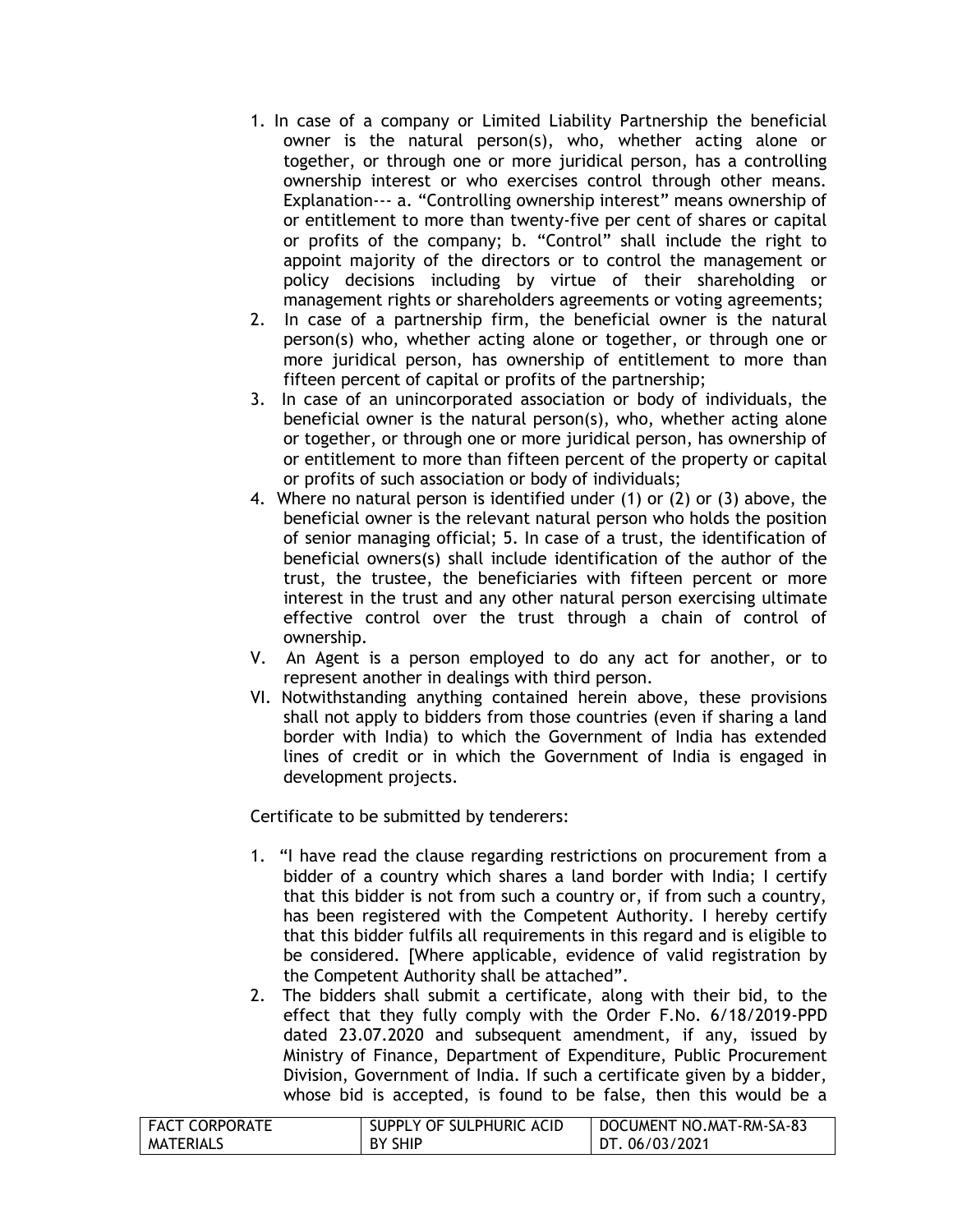ground for immediate termination and further legal action in accordance with law

Thanking you For The Fertilisers and Chemicals Travancore Limited

Dy. General Manager (Materials) RM1 FACT Ltd., Kochi.

Documents enclosed:

- 1. Annexure 1 Specifications of Sulphuric Acid.
- 2. Annexure 2 Instructions to Bidders.
- 3. Annexure 3 Standard Terms and Conditions for Purchase
- 4. Annexure 4 Shipment terms for CFR contract.
- 5. Annexure 5 Compliance statement.
- 6. Annexure 6 Price Bid format –Import.
- 7. Annexure 7 List of Banks.
- 8. Annexure 8 Proforma of Bid Bond towards EMD.
- 9. Annexure 9 Proforma of Bank Guarantee in lieu of Security Deposit.

| FACT CORPORATE   | SUPPLY OF SULPHURIC ACID | DOCUMENT NO.MAT-RM-SA-83 |
|------------------|--------------------------|--------------------------|
| <b>MATERIALS</b> | BY SHIP                  | DT. 06/03/2021           |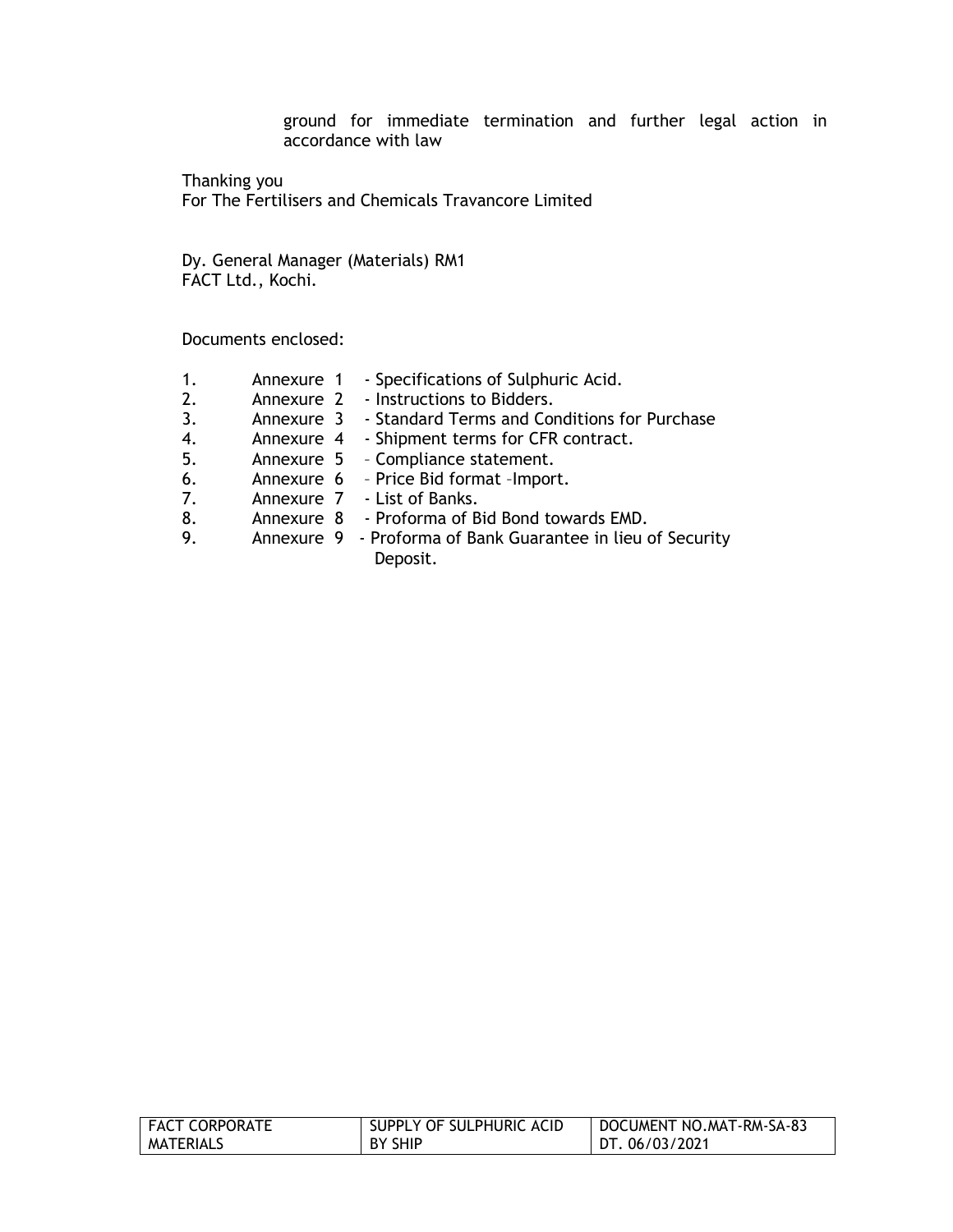Sulphuric Acid of 98% concentration minimum as per IS 266/1977

# **SPECIFICATION**

| SI. No.   Components           | Percentage   |
|--------------------------------|--------------|
|                                |              |
| H <sub>2</sub> S <sub>04</sub> | 98% min      |
| Residue on Ignition            | $0.2%$ max   |
| Iron                           | $0.05%$ max  |
| _ead                           | $0.005%$ max |

| FACT CORPORATE | SUPPLY OF SULPHURIC ACID | DOCUMENT NO.MAT-RM-SA-83 |
|----------------|--------------------------|--------------------------|
| MATERIALS      | BY SHIP                  | DT. 06/03/2021           |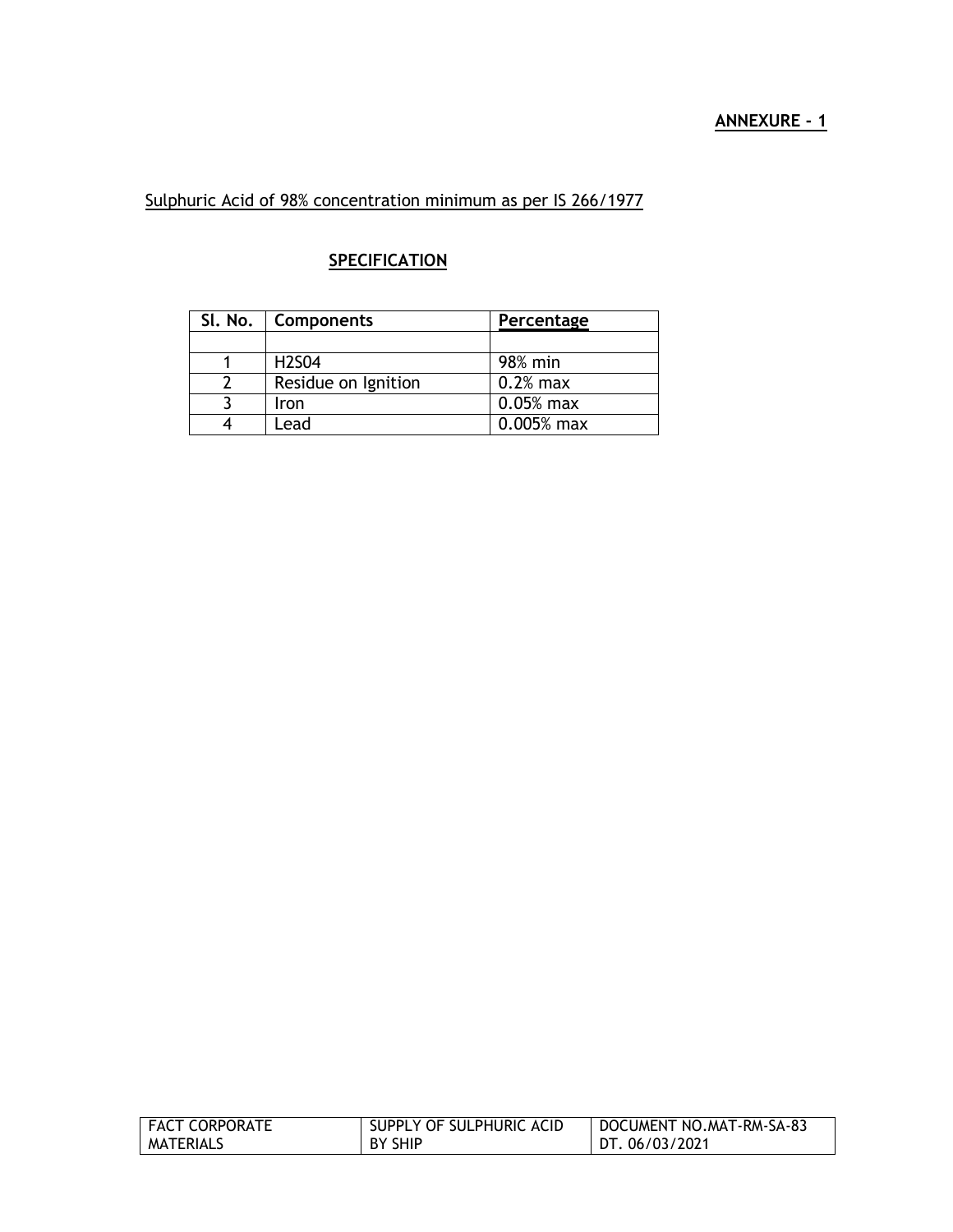# **ANNEXURE- 2**

# **INSTRUCTIONS TO BIDDERS**

### 1. Definitions:

FACT: Shall mean The Fertilisers and Chemicals Travancore Limited, having Registered office at Udyogamandal, Cochin, Kerala and its various Divisions. This enquiry is sent by Corporate Materials, FACT - Head Office, Udyogamandal.

Bidder: Shall mean the firm/manufacturer/trader/individual who submits bid in response to this enquiry.

Seller: Shall mean the firm/manufacturer/trader/individual on whom FACT places the Purchase Order.

2. Bidders shall study carefully the Enquiry Notice, Instructions to Bidders and all Terms and Conditions attached along with this enquiry. All conditions set out therein shall be binding on the bidders unless conflicting with any conditions expressly stated by FACT, while accepting any bid in the event of such acceptance.

# 3. **Earnest Money Deposit (EMD):**

Bidder shall submit along with their bid Earnest Money Deposit (EMD) as detailed below:

a. EMD is exempted in the case of vendors who have supplied Sulphuric Acid by ship to FACT /other fertilizer companies in India, during the past three years, as on the date of bid opening. In case of supply to other fertilizer companies in India, the exemption is subject to the bidder submitting documentary evidence of supply such as Bill of Lading and also feedback from the buyer regarding acceptance of the material

b. EMD shall be **USD 1 PMT (USD One Per MT)** for the offered quantity for those vendors who have supplied 10,000 MT Sulphuric Acid or any other liquid cargo on CFR basis during the preceding three years as on the date of submission of offer.

c. EMD shall be **USD 10 PMT (USD Ten Per MT)** for the offered quantity, for other vendors.

d. Bidder shall submit EMD along with their bid in the form of RTGS payment or by Demand Draft or Bid Bond in the form of Bank Guarantee in the prescribed format. FACT's account details to enable RTGS payment, the List of banks from which Demand Drafts/BG is to be obtained (Annexure-7) and Proforma of Bank Guarantees (BG) for Bid Bond (Annexure-8) are enclosed with the enquiry documents.

e. The details of our bank for remitting EMD is as given below:

| <b>FACT CORPORATE</b> | SUPPLY OF SULPHURIC ACID | DOCUMENT NO.MAT-RM-SA-83 |
|-----------------------|--------------------------|--------------------------|
| <b>MATERIALS</b>      | <b>BY SHIP</b>           | DT. 06/03/2021           |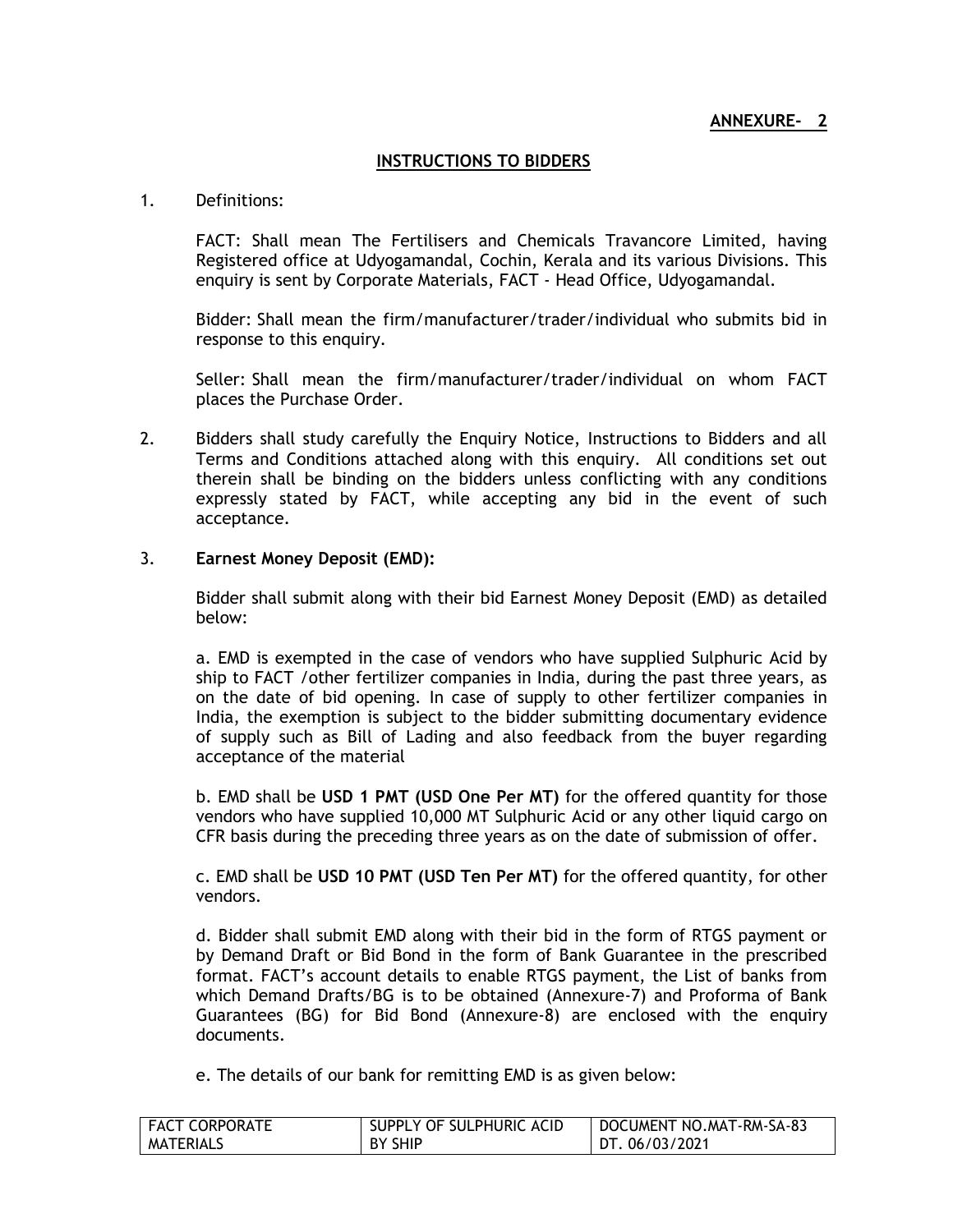STATE BANK OF INDIA, COMMERCIAL BRANCH, VANKARATH TOWERS, PADIVATTOM, KOCHI, KERALA PIN 682 024 Phone 0484-2340028 / 29 A/C NO. : 10590232386, IFS CODE - SBIN0004062 SWIFT – SBININBB245 TYPE: CC ACCOUNT

f. The RTGS remittance towards EMD has to be made and UTR Number informed to us by email/fax prior to the due date/time for submission of bid.

g. In case EMD is by Demand Draft or as Bid Bond, the same shall be enclosed along with bid. The Demand Draft/ Bid Bond (in our Proforma as per Annexure-8) shall be obtained from banks approved by FACT. List of the banks is attached as Annexure-7.

h. Bids without EMD are liable to be rejected.

EMD shall not carry any interest. In case the bidder who is awarded the contract so desire to adjust the EMD against Security Deposit, the same may be allowed by FACT, based on written request. EMD of the unsuccessful bidders shall be refunded after award of the contract(s).

### 4. **Submission /opening of bids:**

**Bids shall be submitted on single part**, as detailed in the Instructions to Bidders vide Annexure - 2.

**Bid** shall be the Techno-commercial bid and shall consist of the following:

- 1.Annexure 1 Specifications of Sulphuric Acid.
- 2.Annexure 2 Instructions to Bidders.
- 3.Annexure 3 Standard Terms and Conditions for Purchase
- 4.Annexure 4 Shipping terms for CFR contract
- 5.Annexure 5 Compliance statement.
- 6.Annexure 6 Price Bid format –Import.
- 9.Earnest Money Deposit (EMD) by way of Demand Draft / Bid Bond.

Annexures 1 to 6 shall be signed and sealed by the Authorized Signatory of the bidder on all pages

Annexure- 5 shall indicate deviations, if any, in the terms of the enquiry documents (Enquiry Notice and all Annexures) as offered by them, referring the relevant Annexures/clauses.

Bidders are required to quote their rates strictly in the Price Bid Format enclosed as **Annexures 6**.

**Bid** consisting of **Annexures 1 to 6** and the EMD shall be enclosed in an envelope and sealed and the enquiry No., Name of the bidder shall be super scribed on the envelope. In case the bidder is eligible for exemption from submission of EMD, the documentary evidence and feedback from buyer required as per para 3 above is to be submitted along with bid.

| <b>FACT CORPORATE</b> | SUPPLY OF SULPHURIC ACID | DOCUMENT NO.MAT-RM-SA-83 |
|-----------------------|--------------------------|--------------------------|
| MATERIALS             | <b>BY SHIP</b>           | DT. 06/03/2021           |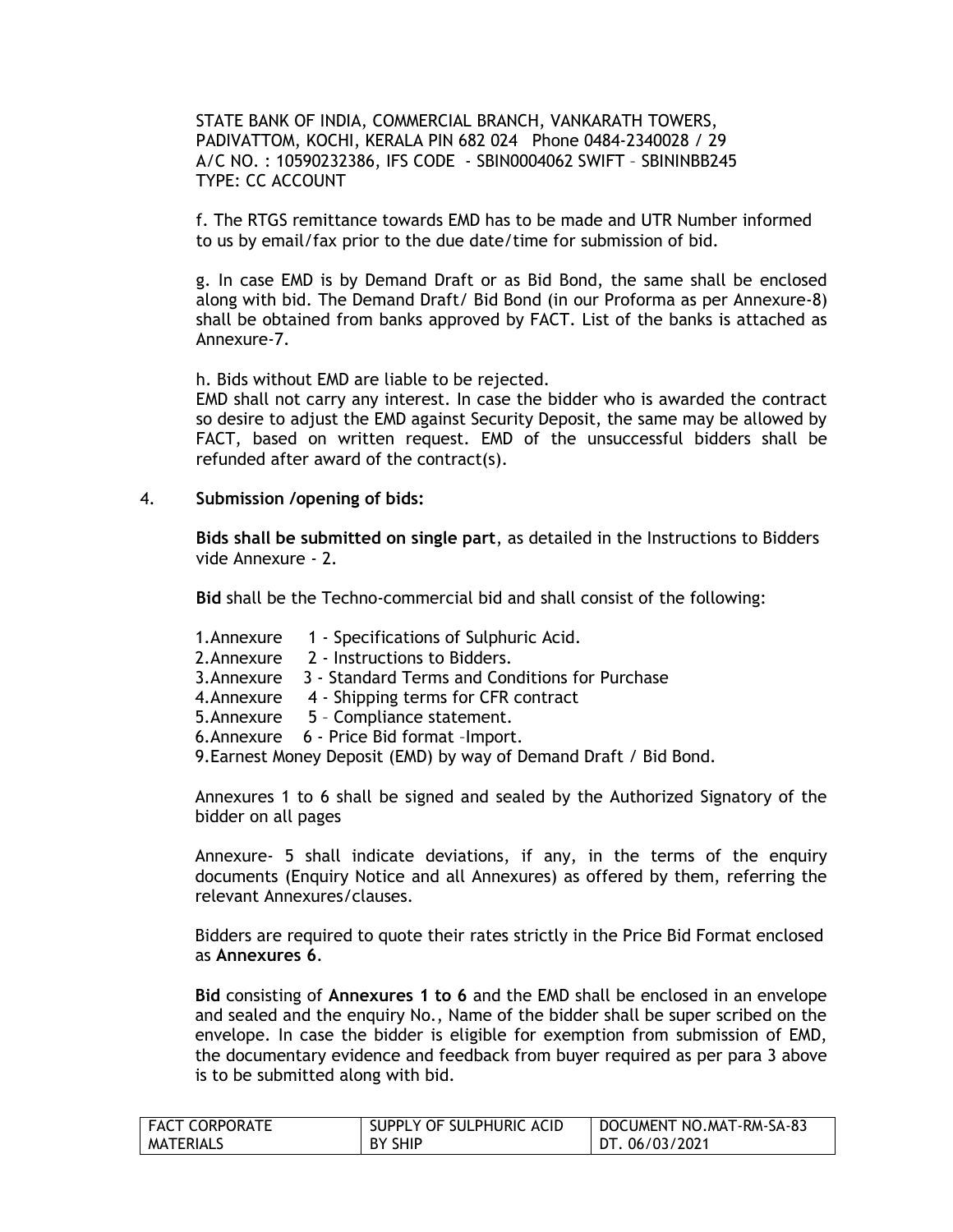The sealed envelope containing bid as above shall be addressed and submitted to the Officer (Administration), Central Bid Registration Cell, PD Administration Building, FACT Ltd., Udyogamandal, Cochin - 683 501 not later than the time stipulated in the enquiry. Delayed/late bids are liable to be rejected.

# **Offers sent by E mail shall be considered, as a special case.**

**The email id for receipt of offers is : [sa83@factltd.com](mailto:sa83@factltd.com)**. Please note that offers sent to any other email id shall not be considered for evaluation.

The following officer in Administration Department are authorized to receive bids.

Mrs. Ancy Mathew – AO (Admin)

# **Due date and time for submission of bids: As per para 8 of Enquiry Notice.**

Bids shall be opened at the Administrative Office, FACT Petrochemical Division, at Udyogamandal in the presence of bidders or their authorized representatives who may be present. Bidders' representatives attending the bid opening shall bring with them the authorization from the bidder.

# **Due date/Time for opening of Bids: As per para 8 of Enquiry Notice.**

- 5. The original bid shall not be withdrawn within the validity period even if negotiations are done or counter offer made by us
- 6. Bids shall be complete giving all the requirements as per the enquiry. Evaluation of bids shall be made based on the details given in the bid. Post-bid clarifications on price, quantity, delivery schedule, lay time, payment terms and shipment terms are unacceptable except against any post bid clarification as required by FACT. Post bid clarifications on suo-motu basis will be summarily rejected and such action by bidders will be viewed seriously.
- 7. The bids shall be neatly written in ink/typed with pages consecutively numbered and shall be signed on all pages. Bids shall be free from over writing and all corrections shall be duly attested by the bidder.
- 8. The bid shall be signed by authorized persons only.
- 9. FACT reserves the right to extend without giving any reason(s) the closing date/time of the enquiry.
- 10. In order to meet the quantity indicated in the tender, FACT, at its option, reserves the right to award the contract to more than one bidder and apportion the quantity in such manner as deemed suitable, depending on the quantity / delivery schedule offered.
- 11. FACT is not bound to accept the lowest bid and reserves the right to reject any or all the bids or cancel this enquiry without assigning any reason(s) whatsoever.

-----------------------

| FACT CORPORATE | SUPPLY OF SULPHURIC ACID | DOCUMENT NO.MAT-RM-SA-83 |
|----------------|--------------------------|--------------------------|
| MATERIALS      | <b>BY SHIP</b>           | DT. 06/03/2021           |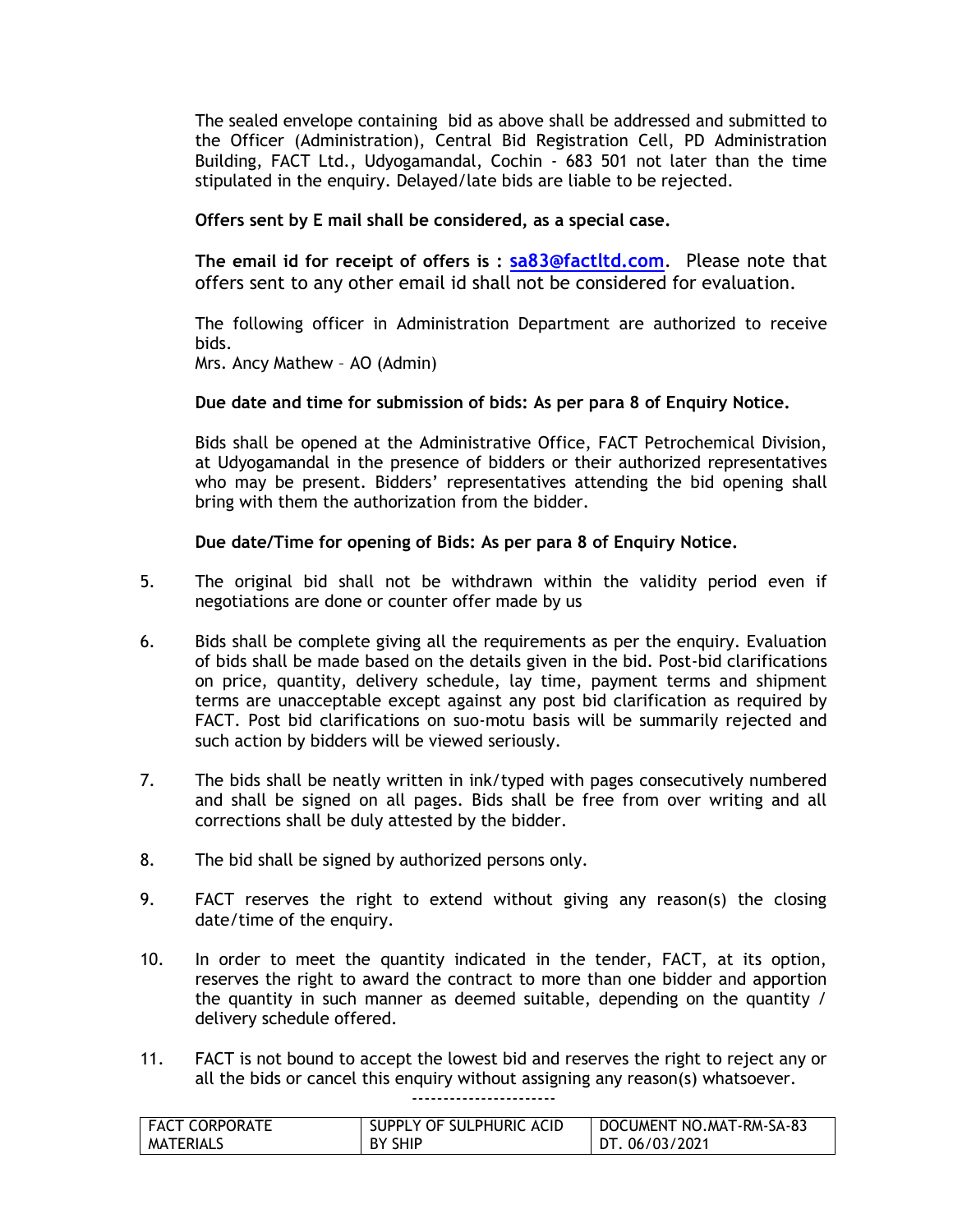# **STANDARD TERMS AND CONDITIONS FOR PURCHASE**

- 1. Product: Sulphuric Acid as per specification vide Annexure 1.
- 2. Packing & Delivery :In bulk shipment of 10,000 MT +/-5% 13,000 MT +/-5%
- 3. Quantity & Quality:

Quality & Quantity as determined by Independent Surveyor at Load port, appointed by the Seller at Seller's costs shall be taken for billing. At discharge port, quantity and quality shall be determined by an Independent Surveyor appointed by the Buyer at Buyer's costs. In case of shortage in excess of 0.5% of B/L quantity as determined at the disport, Seller shall compensate Buyer for the shortage between the Invoice quantity and the quantity determined at the discharge port, in excess of 0.5%.

4. Security Deposit:

The successful bidder shall be required to submit a performance guarantee bond equivalent to 1% of the value towards Security Deposit (SD) for the faithful performance of the contract. The performance guarantee shall be in the form of Bank Guarantee (BG) in the prescribed form as per Annexure - 9 of the enquiry documents. The list of banks from which the BG is to be obtained is enclosed as Annexure - 7 of the enquiry documents.

The requirement of Security Deposit is exempted in the case of vendors who have supplied Sulphuric acid by ship to FACT /other fertilizer companies in India, during the past three years, as on the date of bid opening. In case of supply to other fertilizer companies in India, the exemption is subject to the bidder submitting documentary evidence of supply such as Bill of Lading and also feedback from the buyer regarding acceptance of the material.

The bank guarantee towards SD shall be valid till the completion of the period of contract as per the Order with a claim period of 6 months. Security Deposit shall not carry any interest.

5. Delivery period.

Delivery period shall be as specified in the Purchase Order.

6. Insurance: FACT shall arrange to insure the cargo. On completion of loading, sailing details such as quantity, B/L No. and date, load port, ETA Cochin shall be faxed to the Deputy. General Manager [Mat]/RM1, [Fax:91-484-2545172], Asst. General Manager [Finance] RM [Fax: 91- 484 - 2545039] and our underwriters M/s.United India Insurance Company Ltd, Divisional Office, Puthusserry Complex Govt. Hospital Jn. Aluva-683101

Ph. No. 91 [9947545000](callto:9947545000). Email: SangeethaR@uiic.co.in.

| FACT CORPORATE   | SUPPLY OF SULPHURIC ACID | DOCUMENT NO.MAT-RM-SA-83 |
|------------------|--------------------------|--------------------------|
| <b>MATERIALS</b> | BY SHIP                  | DT. 06/03/2021           |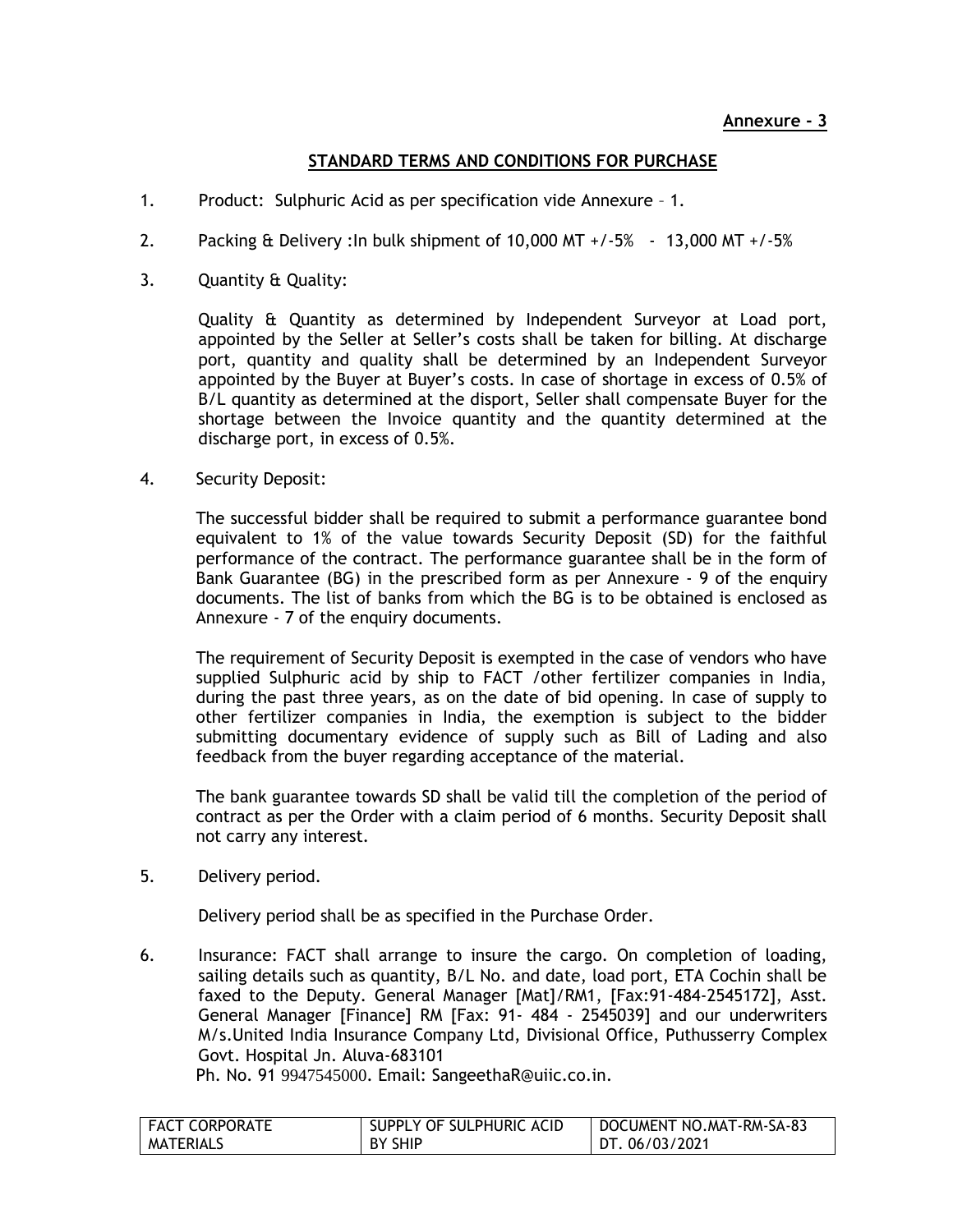- 7. War risk: War risk premium for vessel and crew bonus, if any, payable to vessel owners as per C/P for calling at the nominated loadport, is to be borne by Seller.
- 8. Freight Tax or other tax at loadport: To be borne by Seller
- 9. Payment:

In the case of vendors who have supplied Sulphuric by ship to FACT /other fertilizer companies in India, during the past three years, as on the date of bid opening, payment shall be by Cash Against Documents (CAD) thro' RTGS or by LC as finalized, after receipt and acceptance of the material at Disport. In case of L/C, buyer's bank charges including LC opening charges shall be to buyer's account. Seller's bank charges including confirmation charges, if required by seller, shall be to Seller's account. In case of supply to other fertilizer companies in India, this payment term is subject to the bidder submitting documentary evidence of supply such as Bill of Lading and also feedback from the buyer regarding acceptance of the material.

In the case of bidders who have not supplied Sulphuric Acid by ship to FACT /other fertilizer companies in India, during the past three years, as on the date of bid opening, payment for the first shipment shall be Cash Against Documents after acceptance of the material based on analysis of the sample taken at the Disport by Surveyor appointed by FACT.

Payment will be made immediately or on due date after expiry of the credit period, if any, on presentation of the following documents

- a) Original Bill of lading  $-3$  Original  $\theta$  3 non negotiable.
- b) Certificate of Origin (\*) 3 copies.
- c) Certificate of Quality Analysis 3 copies
- d) Certificate of Quantity 3 copies.
- e) Commercial invoice 5 copies
- (\*) To be countersigned and stamped by the Chamber of Commerce of the relevant country.
- 10. Import License: Under OGL not specified in Negative List.
- 11. Seller's Indian Agent:

The Seller shall disclose the name and address of his Indian agent/representative along with following information.

- 11.1 Indian Agent's registration Nos., their permanent income tax account number and Service Tax Registration details.
- 11.2 Amount and nature of commission/remuneration.
- 11.3 A copy of terms and conditions of the appointment of the Indian agent including the commission being paid to them shall be furnished along with the bid. In case

| <b>FACT CORPORATE</b> | SUPPLY OF SULPHURIC ACID | DOCUMENT NO.MAT-RM-SA-83 |
|-----------------------|--------------------------|--------------------------|
| <b>MATERIALS</b>      | <b>BY SHIP</b>           | DT. 06/03/2021           |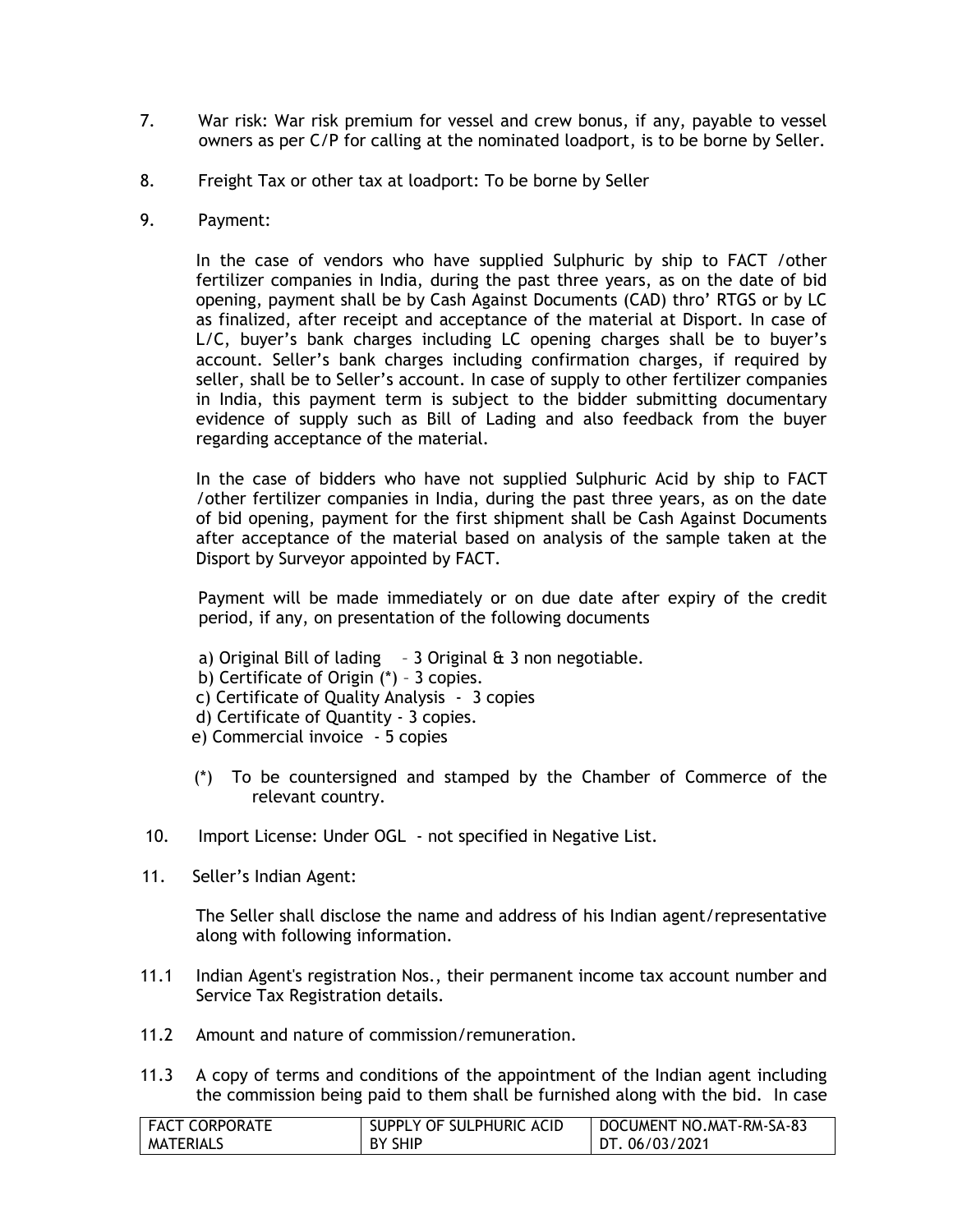the Seller has no agent in India, the Seller shall certify that they have no agents in India and that no remuneration is to be paid to any Indian Party. If the seller does not indicate the name of his agent or representative in India, and the amount of commission payable to him in the offer, it will be assumed that no agents' commission is involved.

- 11.4 FACT shall deduct the Indian agents commission, if applicable from the value of the Seller's invoice and pay to the Indian Agent in equivalent Indian Rupees (rate of exchange being the rate at which payment was made to Seller) by cheque, as per the agreed payment terms. In case the Indian Agents are foreign controlled company as defined under section 28 of the Foreign Exchange Regulation Act, 1973 or any other act as in force, certificate/permission from Reserve Bank of India/Government of India as the case may be that they are entitled to do the agency business and receive commission from buyers should be enclosed along with the bid.
- 11.5 The information required above shall include those agents situated in India who have some other kind of commercial relationships and may not fall within the usual definition of agent. In cases where there is no agent but the Seller has any Indian Branch or subsidiary or a financially inter-linked concern, the same shall be intimated to us. This will also include such Indian agents who are paid general retainer fee and may not have any reference to this purchase order.
- 11.6 Should we suffer any loss or penalty because of the failure of the Seller to disclose the details mentioned above about their agents, FACT shall hold the Seller responsible for such loss or penalty and shall be entitled to claim from them damages for breach of the above provisions of the contract and also to resort to such other action which FACT may consider appropriate.
- 12. Liquidated Damages:

The agreed shipment dates shall be firm and shall be treated as the essence of contract. Any delay in effecting the shipment shall render the Seller liable for liquidated damages at the rate of ½% of the value of shipment for every week of part thereof delay subject to a maximum of 2% of the value of shipment. This value shall be either FOB or CFR as per the option exercised by FACT.

- 13. Force Majeure
	- i) If at any time during existence of this contract if either Seller or FACT is unable to perform in whole or in part any obligation under this contract because of war, hostility, civil commotion, sabotage, quarantine restrictions, acts of God and acts of Govt. (including, but not restricted to prohibition of exports or imports), fires, floods, explosions, epidemics, strikes, embargoes and closure of discharge berths, then the date of fulfillment of agreement shall be rescheduled after considering FACT's production requirements, ullage, market conditions, prices etc.
	- ii) Any waiver/extension of time in respect of the delivery of any installment or part of the goods occasioned due to reasons in (i) above shall not be deemed to be waiver/extension of time in respect of the remaining deliveries.

| <b>FACT CORPORATE</b> | SUPPLY OF SULPHURIC ACID | DOCUMENT NO.MAT-RM-SA-83 |
|-----------------------|--------------------------|--------------------------|
| <b>MATERIALS</b>      | BY SHIP                  | DT. 06/03/2021           |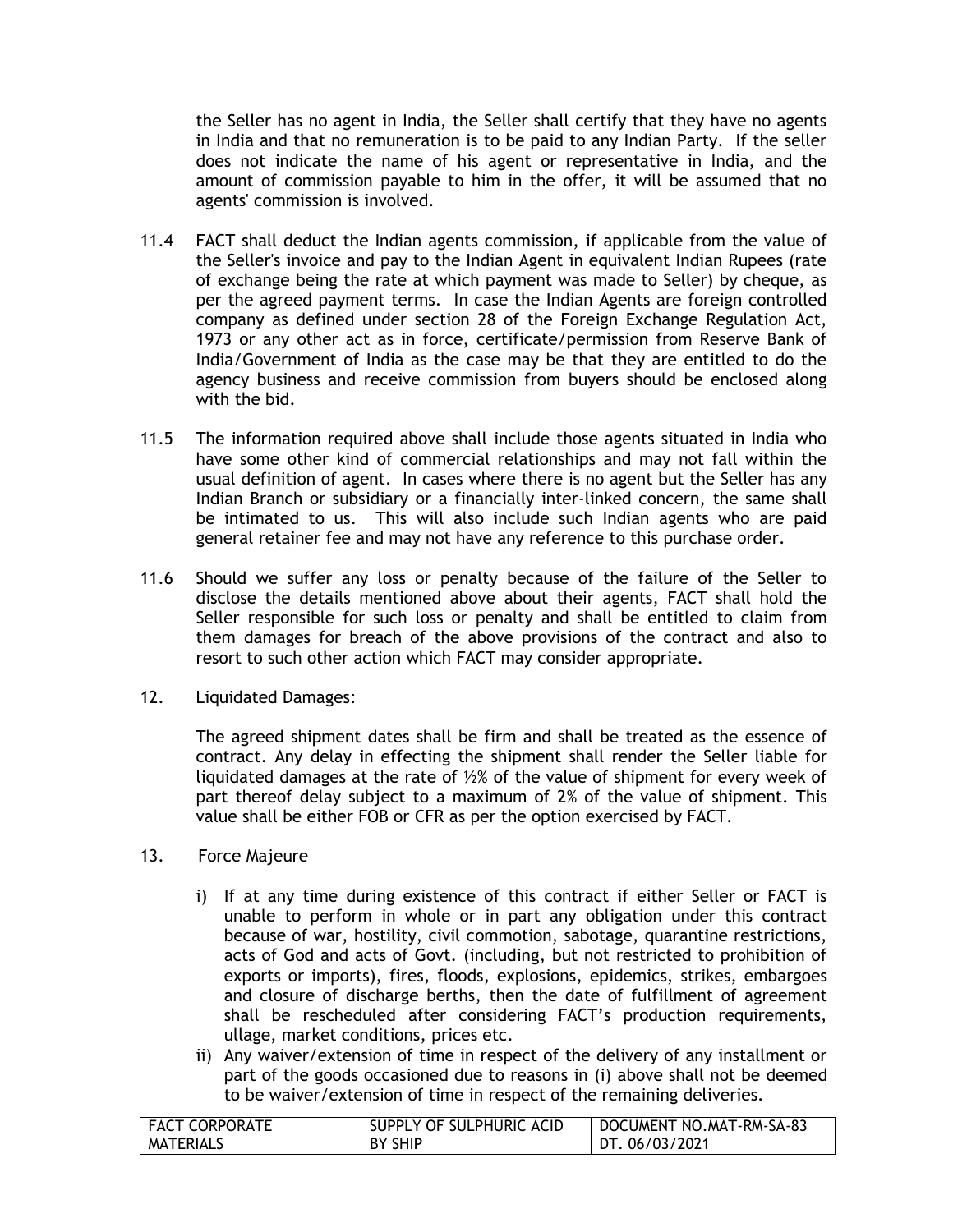- iii) If operation of such circumstances exceeds three months, each party shall have the right to refuse further performance of the contract in which case neither Seller nor FACT shall have the right to claim eventual damages from each other.
- iv) The Seller or FACT who is unable to fulfill their obligations under the contract shall within 15 days of occurrence of any of the causes mentioned in this clause inform the other party of the existence or termination of the circumstances preventing the performance of the contract. Certificate issued by local Chamber of Commerce in the country of the seller or FACT shall be sufficient proof of the existence of the above circumstances and their duration.
- v) Non-availability of material shall not be an excuse to the Seller for not performing their obligations under the contract.

# 14. Default

In the event of any default by the Seller in executing the Purchase Order in accordance with the specifications and/or terms and conditions of the Purchase Order, FACT may terminate the Purchase Order without prejudice to any other right, remedy or option FACT may have. In the event of such termination, FACT shall have the right to procure the goods from other sources at the risk and cost of the Seller.

15. Law

The governing law for this Purchase Order shall be Indian Law. The proper language of the Purchase Order shall be English. The Seller agrees to submit himself to the jurisdiction of Indian Courts of Law.

- 16. Seller warrants that the goods are free and clear of liens and encumbrances and that he has good and marketable title to the same.
- 17. Arbitration Clause

If any dispute (s) arises out of or in connection with this contract, or in respect of any defined legal relationship associated therewith or derived therefrom, the parties agree to submit the disputes to arbitration under the ICADR (International Centre for Alternative Dispute Resolution) Arbitration Rules 1996. The authority to appoint the arbitrator shall be the International Centre for Alternative Dispute Resolution. The number of Arbitrator shall be one and the language of the arbitration proceedings shall be English. The place of arbitration proceedings shall be Ernakulam in Kerala.

18. This Purchase Order is placed by FACT, The Fertilisers and Chemicals Travancore Limited. It is expressly made clear that the Government of India is not a party to this Purchase Order and has no liabilities, obligations or rights on this order.

#### \*\*\*\*\*\*\*\*\*

| <b>FACT CORPORATE</b> | SUPPLY OF SULPHURIC ACID | DOCUMENT NO.MAT-RM-SA-83 |
|-----------------------|--------------------------|--------------------------|
| MATERIALS             | BY SHIP                  | DT. 06/03/2021           |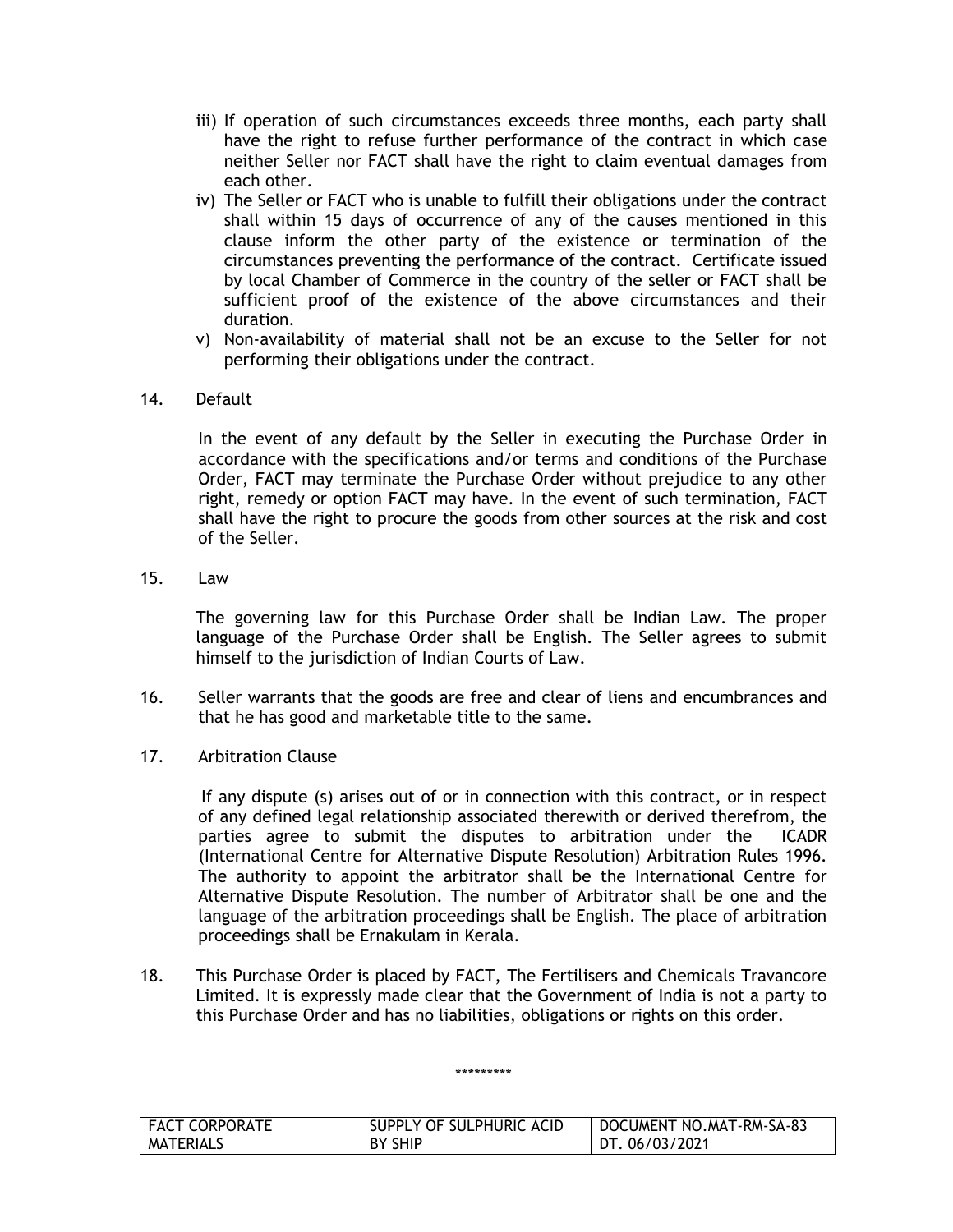# **SHIPMENT TERMS FOR CFR CONTRACT**

### 1. Vessel

The vessel to be used for the transportation shall be of highest class Lloyds or equivalent, for carrying Sulphuric Acid in bulk and equipped to carry the product, flying any flag not boycotted by Indian Government. Nomination of the vessels by sellers shall be with the prior approval of buyers.

As per Shipping Development Circular issued by DG Shipping, gas carriers visiting an Indian Port on the West Coast or plying in the Indian Territorial waters in the Arabian Sea or the Indian EEZ during then period of foul weather (being  $1^{st}$  June to 31st August) shall be less than 30 years age.

All vessels calling at Cochin port should have valid P&I and Classification certificates, which should be covered by International Group of P&I clubs and Classified with International Association of Classification Societies as stipulated by the Ministry of Shipping, Govt. of India. If not, necessary relaxation has to be taken by the Vessel Owner from Ministry of Shipping, Govt. of India as per circular no. SR-12020/2/2011-MG dt.  $2<sup>nd</sup>$  August 2012 issued by Ministry of Shipping, well in advance of the vessel's arrival, failing which permission will not be granted by Port for berthing of the vessel.

2. Draft / LOA

 The Q10 Berth at Cochin can handle vessels up to 207 metres length and having a draft of 10.7 metres. The vessels nominated should conform to these requirements. The draft given is only an indication and actual draft available during ETA should be ascertained before loading vessel. Size of flange for connecting discharge hose is 200 NB.

3. Capacity etc.

The buyer(s) will nominate first discharge port with the quantity to be loaded. In no case quantity so loaded should exceed the draft permissible at the first nominated discharge port. The vessel must adhere to all port restrictions/regulations of discharge ports.

Sellers shall arrange transportation of the product in carriers, full/classed and approved as per institute classification clause. Seller shall ensure that the carriers maintain required tools and tackles, pipes, couplings, and flanges/reducers etc., which are required for smooth unloading of the product at the point of unloading.

Vessel to carry sufficient length of hoses suitable for connection to above flange to resort to unloading through hose, if necessary. Prior approval of the buyer shall have to be obtained for use of hoses.

| <b>FACT CORPORATE</b> | SUPPLY OF SULPHURIC ACID | DOCUMENT NO.MAT-RM-SA-83 |
|-----------------------|--------------------------|--------------------------|
| MATERIALS             | <b>BY SHIP</b>           | DT. 06/03/2021           |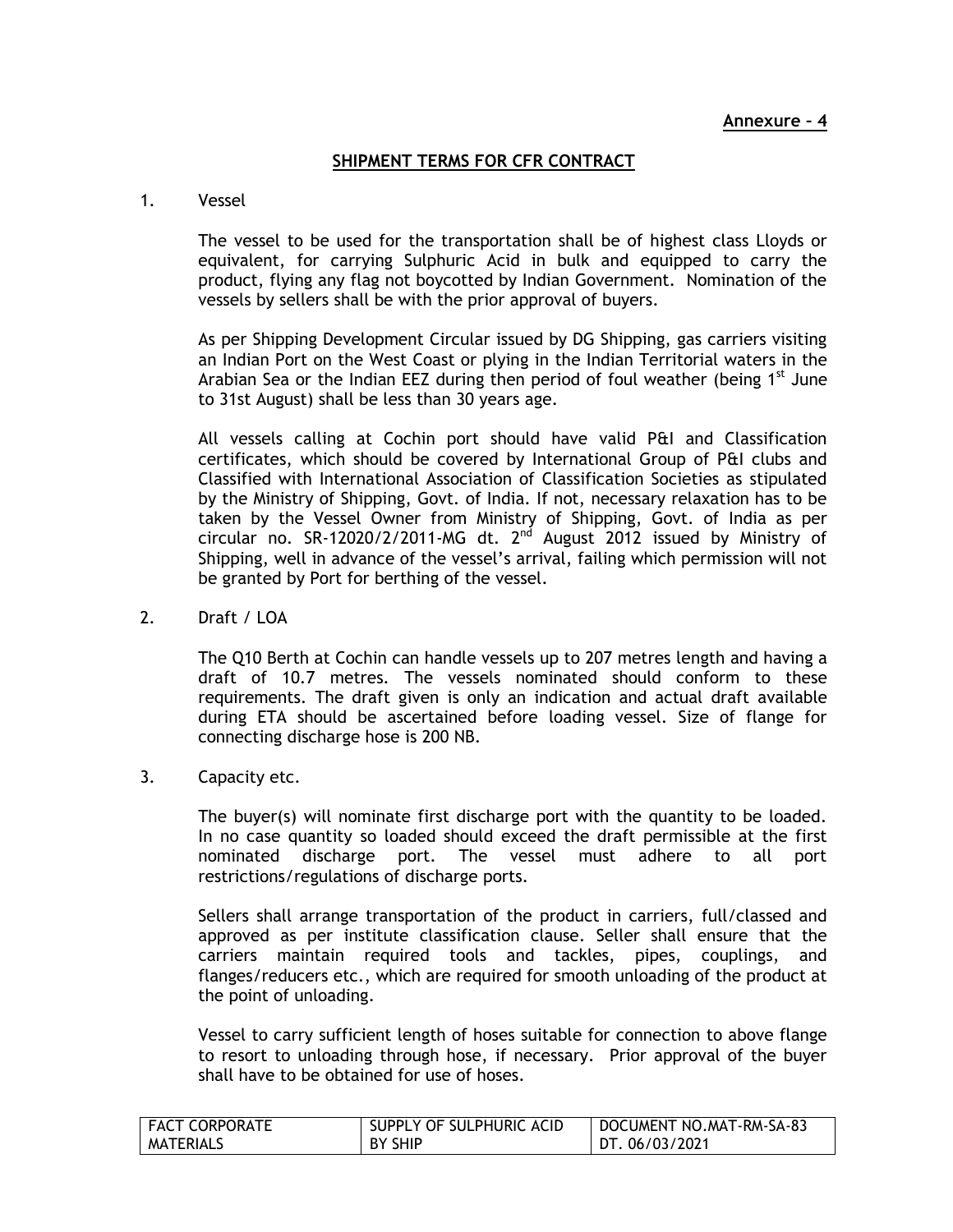Seller shall ensure that the owner of the vessel obtains certification by approved surveyors that the ship's cargo tanks and pipelines prior to loading of each shipment of the product are commercially free from any impurity whatsoever, including contaminated Ammonia, if any, which may remain in the ships, cargo tanks as residue from earlier shipments. Seller shall also ensure that cargo owner's rights of recovery against the ship owners would not be lost or waived in any manner in the Charter Party.

4. Prior notice of ETA

At least 3 days prior to the date of commencement of loading of the ship carrying the product, the seller shall notify the Buyer by fax/e-mail of the quantity of product to be shipped (subject to restriction as at para-3 above), the value of the product and any other relevant details that may be required by the buyer.

As soon as the vessel has left Seller's Jetty, Seller shall notify Buyer by fax/email, the name of the vessel, date and time it left the jetty of the seller and the estimated date & hour when expected to call at the discharge port together with other details as may be required by buyer.

Further, seller shall either give or arrange with the Master of the vessel to give 96 hours, 72 hours, 48 hours and 24 hours notice to the buyer or their nominee indicating the ETA of the vessel at the port of unloading. Thereafter, for any change in the ETA of the vessel by more than a period of 2 hours, the seller shall either advise or arrange with the Master of the vessel so that the buyer is advised about the revised ETA of the vessel.

- 5. Arrival and NOR:
- 5.1 After arrival of the vessel at the customary anchorage at the port of unloading, the Master or his agent shall give buyer or his agent notice by letter, telephone, telegraph, wireless, fax, e-mail to buyer/their nominees confirming that the vessel is in all respects ready to discharge the product.

Laytime shall commence only 6 hours after receipt of Notice Of Readiness (NOR) or on berthing of vessel, whichever occurs first and shall end on disconnection of hoses, even if a vessel is already on demurrage. NOR shall deemed to have been tendered at the first day time suitable high tide after vessel's arrival at the Port. Berth or no berth, lay time hereinafter provided shall commence upon the expiration of six hours after receipt of such notice or upon the connection of vessel's hoses to shore line hoses whichever is earlier.

- 5.2 However, when delay is caused to vessel getting into berth giving notice of readiness for any reason over which buyer has no control, such as non-availability of tide, the vessel not conforming to the limitations at the discharge port etc., such delay should not count as used lay time.
- 5.3 In the event of the vessel arriving prior to the agreed laydays at the Discharge Port, the lay time shall commence only from 6.00 AM of the first day of the

| <b>FACT CORPORATE</b> | SUPPLY OF SULPHURIC ACID | DOCUMENT NO.MAT-RM-SA-83 |
|-----------------------|--------------------------|--------------------------|
| MATERIALS             | <b>BY SHIP</b>           | DT. 06/03/2021           |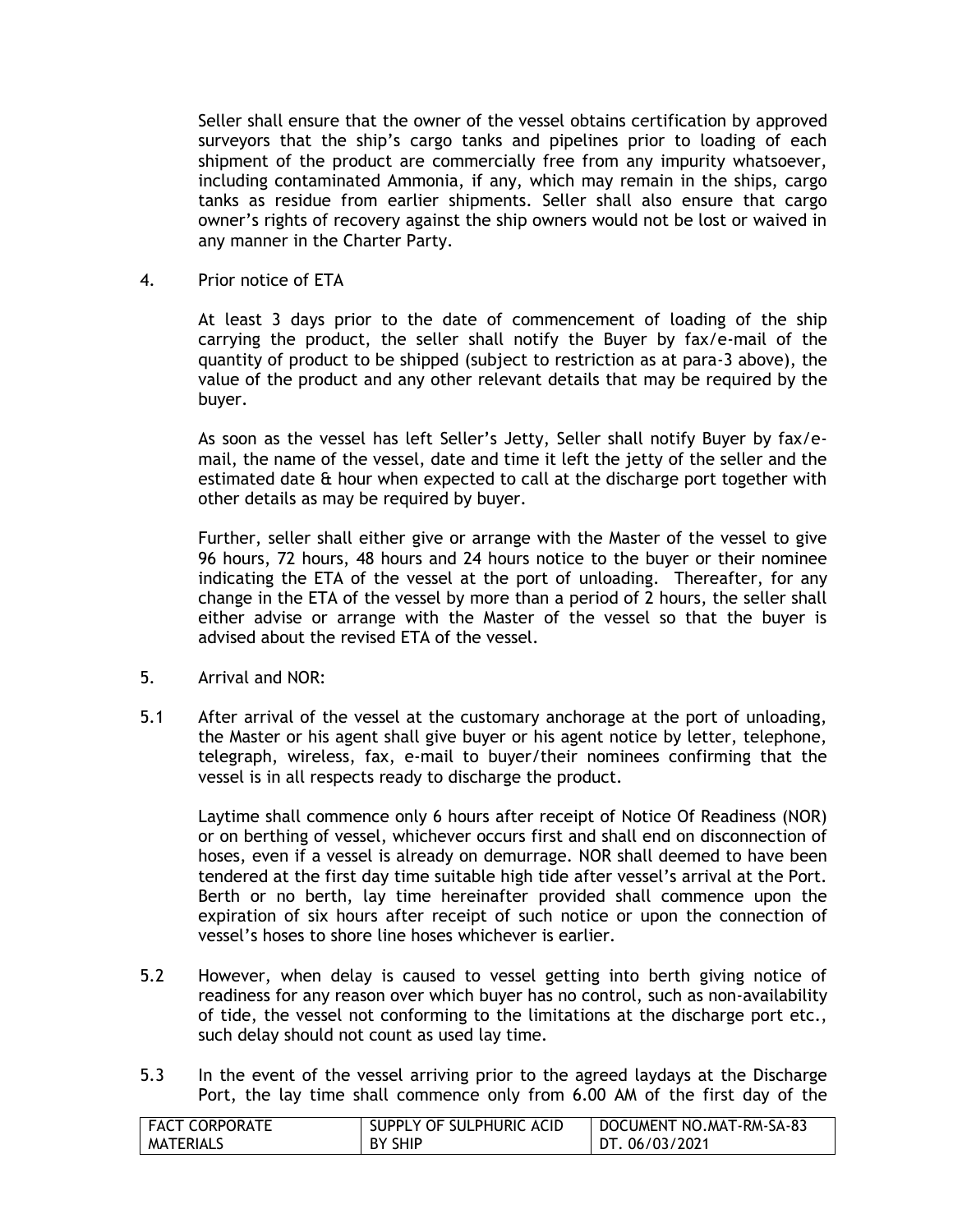laydays accepted by the buyer. However, the buyer can at his discretion arrange for discharge of cargo prior to laydays stipulated vide it is explicitly made clear that the receiver has no obligation to berth the vessel prior to commencement of the confirmed laydays.

- 6. Discharge Rates / Time for discharge (Lay time)
	- a) Discharge rates:

The discharge rate at Q10 berth, Cochin is 700 MT per hour SHINC. In case of slower discharge rate by vessel, the lay time shall be increased proportionately.

b) Lay time:

Min. 27 hrs. for each port of discharge or one hr. for every 600 MT of Sulphuric Acid or part thereof on bill of lading quantity of the respective consignment, whichever is higher, in addition to 6 hrs. NOR time. Seller shall guarantee the discharge rate of 700 MT per hour at port of discharge. In case of slower discharge rate by vessel, the lay time should be increased proportionately. Time lost on account of non-availability of night navigation, vessel missing the last day pilotage will not be to Buyer's account.

Any delay due to breakdown or inability of vessels facilities to discharge the product within the time allowed shall not count as used lay time. Time shall end counting from the moment discharging hoses or discharge arm is disconnected. Time consumed by the vessel in moving from the discharge port/anchorage in the discharging berth will not count as lay time.

7. Demurrage

Demurrage rate shall be as per Charter Party applicable. Copy of C/P to be furnished. If, however, demurrage is incurred at the port of discharge by any reason over which FACT have no control including but not limited to fire, explosion, storm or by strike, lockout, stoppage or restraint of labour by break down of machinery or equipment in or about the plant/unloading facilities of FACT or any other force majeure circumstances, no demurrage shall be payable.

8. Port dues

At discharging port, dues on vessel will be for the sellers/owner's account, but dues on product including import duties, taxes, and customs duties will be for Buyer's account.

9. Bill of Lading

The Bill of Lading issued for the product will stipulate any port in India. In case of deviation at buyer's request it is understood that all terms, conditions, exceptions of the B/L and affreightment contract are automatically extended to

| FACT CORPORATE   | SUPPLY OF SULPHURIC ACID | DOCUMENT NO.MAT-RM-SA-83 |
|------------------|--------------------------|--------------------------|
| <b>MATERIALS</b> | <b>BY SHIP</b>           | DT. 06/03/2021           |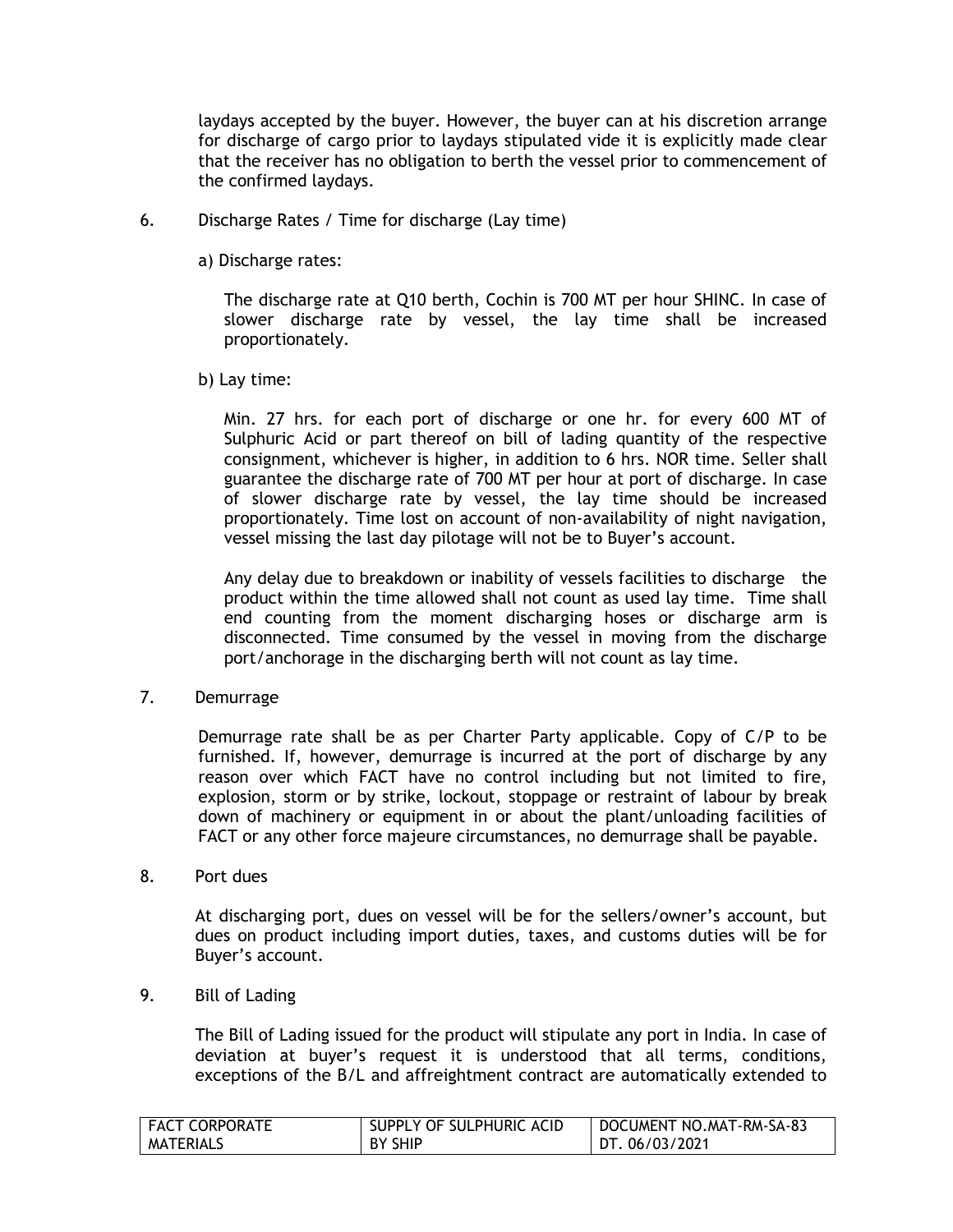the second port without issuing a new B/L. The B/L will also incorporate clause Paramount, Jason Clause, Both to Blame Collision Clause and General Average.

10. Quantity survey.

The Master of the vessel, his officers or his agents, have the right to observe and inspect the Buyer's facilities and the independent surveyors have the right to ensure by inspection that satisfactory method of assessment of quantity is applied. On completion of unloading, a provisional receipt for the quantity received should be provided to the owner of the vessel by the Buyer in agreement with the Surveyor.

11. Shortage

Shortage in excess of 0.5% of the B/L quantity will be borne by the seller and will be paid at the rate of CFR price to Buyer. Quantities will be determined on the basis of Survey report of Terminal shore Tank Readings at discharge port (refer clause 3 of Standard Terms and Conditions of Purchase- Annexure-3). The shortage claim shall be settled and remitted by Seller to buyer within 30 days of receipt of claim.

12. Completion of discharge

The vessel shall have the liberty to sail immediately on completion of discharge unless obstructed by weather, fog or port conditions, for which Buyer shall not be responsible in any manner.

13. Documents

Immediately on sailing of a vessel, the seller shall despatch directly to the buyer, two negotiable sets of the following documents by courier.

- a) Two of the three negotiable copies of clean Bill of lading in long term from marked "Freight pre-paid" and seven copies of non-negotiable B/L.
- b) Commercial invoice 3 copies.
- c) Certificate of Origin 3 copies
- d) Analytical Report 3 copies
- e) Survey Report 3 copies.

---------------------

| <b>FACT CORPORATE</b> | SUPPLY OF SULPHURIC ACID | DOCUMENT NO.MAT-RM-SA-83 |
|-----------------------|--------------------------|--------------------------|
| MATERIALS             | . BY SHIP                | DT. 06/03/2021           |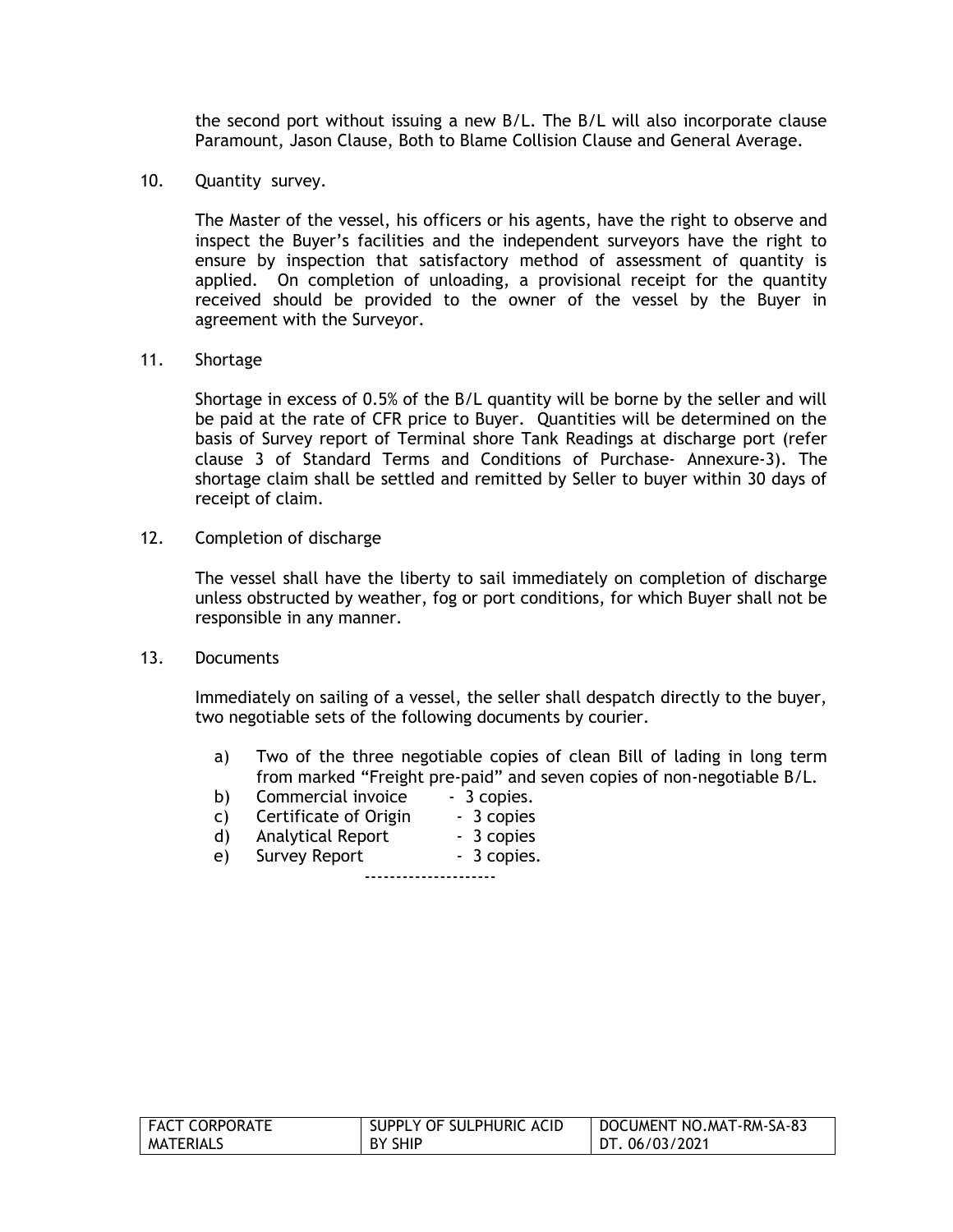# **COMPLIANCE STATEMENT**

Ref: Enquiry No. MAT-RM –SA-83 dated 06/03/2021

We have read and understood all the Enquiry Documents (Enquiry Notice and all Annexures) against your enquiry no. MAT-RM–SA-83 dated 06/03/2021 and hereby confirm our acceptance to the same except for the deviations listed below:

| <b>LIST OF DEVIATIONS</b> |             |                               |
|---------------------------|-------------|-------------------------------|
| Document/<br>Clause No.   | Description | <b>Reasons for Deviations</b> |
|                           |             |                               |
|                           |             |                               |
|                           |             |                               |
|                           |             |                               |
|                           |             |                               |
|                           |             |                               |
|                           |             |                               |
|                           |             |                               |
|                           |             |                               |
|                           |             |                               |

Name of Vendor:

Name & Designation of Authorized Signatory:

Seal & Signature:

Date:

| <b>FACT CORPORATE</b> | SUPPLY OF SULPHURIC ACID | DOCUMENT NO.MAT-RM-SA-83 |
|-----------------------|--------------------------|--------------------------|
| <b>MATERIALS</b>      | BY SHIP                  | DT. 06/03/2021           |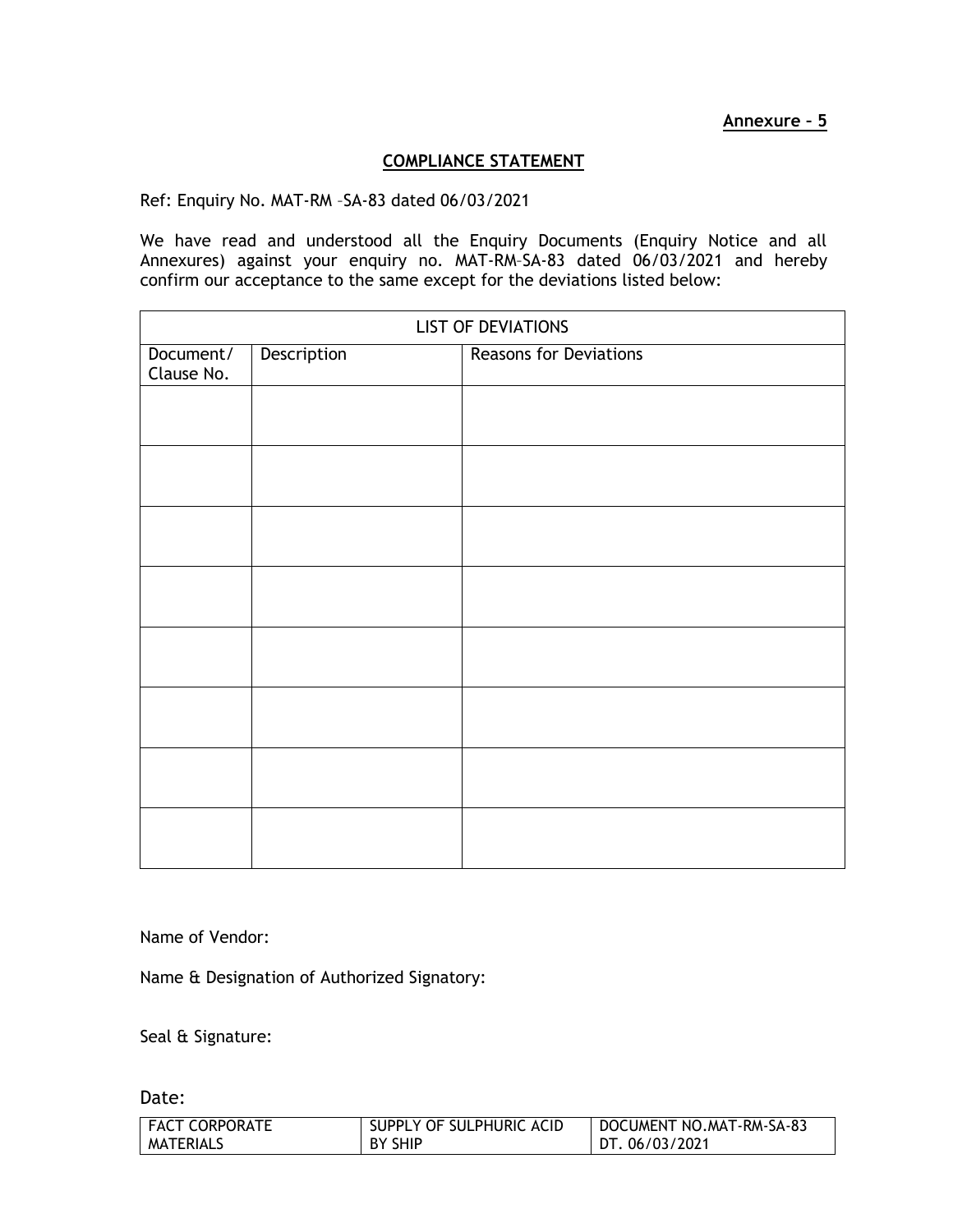# **Price Bid Format- Import**

CFR rates are to be quoted. Prices shall be quoted strictly in the format given below.

|   | <b>Terms</b>                                             | Cash<br>USD/MT       |
|---|----------------------------------------------------------|----------------------|
| A | <b>CFR Cochin Price</b>                                  |                      |
| B | Credit period offered (No. of<br>days)                   | days from BL<br>date |
| C | <b>CFR Cochin Price with credit</b><br>as in $(B)$ above | $\dots$ USD / MT     |

| Total quantity offered  | -  MT.                               |
|-------------------------|--------------------------------------|
| Origin of supply:       | Port of loading:                     |
| Arrival Cochin lay can: |                                      |
| [Loadport laycan        |                                      |
|                         | Loading period at load port : Hours. |
|                         | Sailing time to Cochin : days]       |
| Name of Bidder:         | Signature of Authorized Signatory    |
| Date:                   |                                      |
| Place:                  | Seal:                                |

| <b>FACT CORPORATE</b> | SUPPLY OF SULPHURIC ACID | DOCUMENT NO.MAT-RM-SA-83 |
|-----------------------|--------------------------|--------------------------|
| MATERIALS             | BY SHIP                  | DT. 06/03/2021           |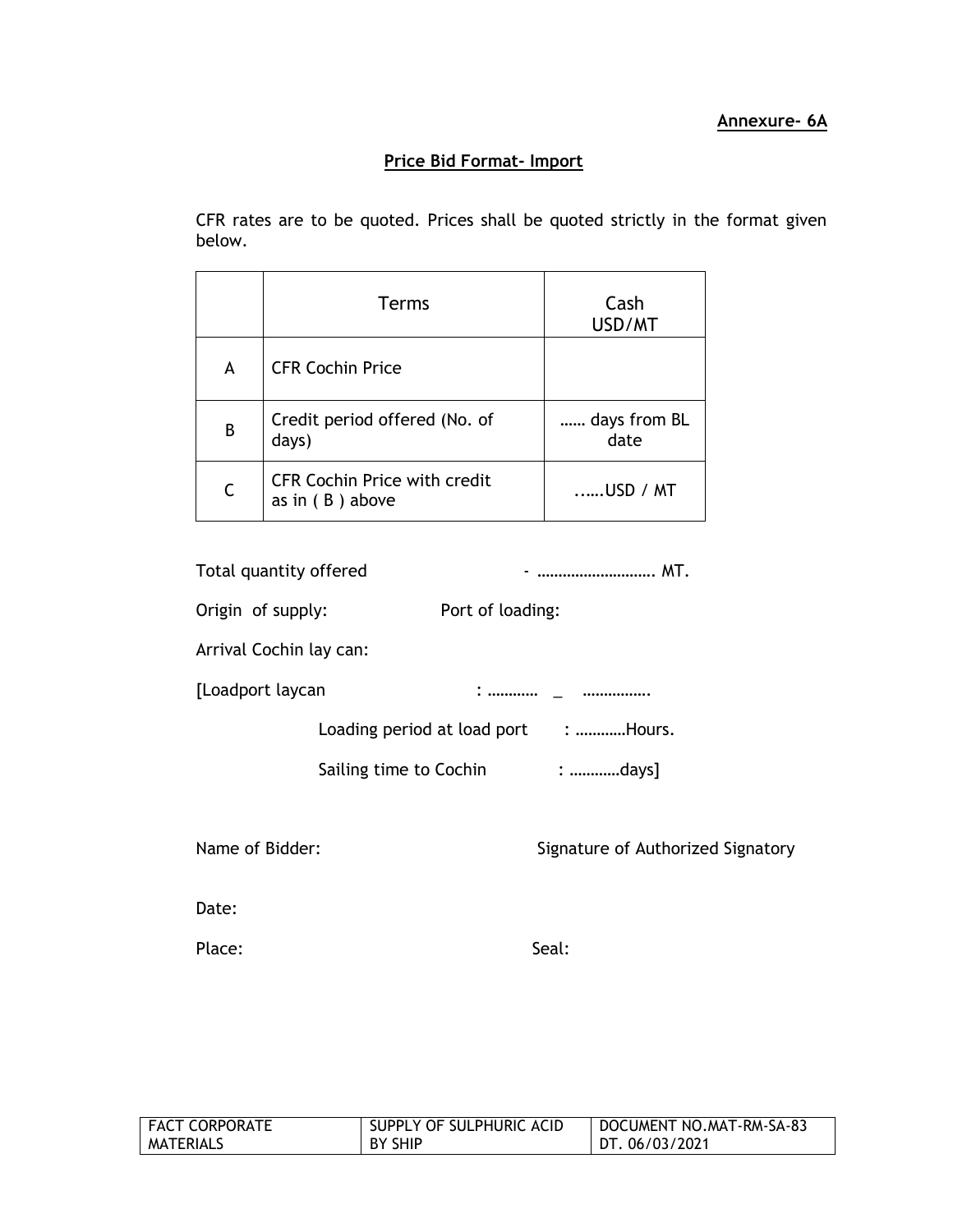# **Price Bid Format- Domestic Supplies**

| Sl. No | Price elements                                                                        | Rs. Per MT           |
|--------|---------------------------------------------------------------------------------------|----------------------|
|        | Price for delivery at Cochin port<br>(including freight)<br>[Payment on Cash Basis]   |                      |
| 2      | Price for delivery at Cochin port<br>(including freight)<br>[Payment on Credit Basis] |                      |
| 3      | IGST or SGST plus CGST as<br>applicable [Payment on Cash Basis]                       |                      |
| 4      | IGST or SGST plus CGST as<br>applicable [Payment on Credit Basis]                     |                      |
| 5      | Total landed cost -<br>On Cash basis                                                  |                      |
| 6      | Credit period offered (No. of days)                                                   | days from BL<br>date |
|        | Total landed cost -<br>With Credit period as in (6) above.                            |                      |

| Total quantity offered      | :               |
|-----------------------------|-----------------|
| Port of loading             |                 |
| Arrival Cochin lay can      |                 |
| [Loadport laycan            |                 |
| Loading period at load port | <b>:  Hours</b> |
| Sailing time to Cochin      | :  days         |

Name of Bidder:

Signature of Authorized Signatory:

Date:

Place: Seal: Seal: Seal: Seal: Seal: Seal: Seal: Seal: Seal: Seal: Seal: Seal: Seal: Seal: Seal: Seal: Seal: Seal: Seal: Seal: Seal: Seal: Seal: Seal: Seal: Seal: Seal: Seal: Seal: Seal: Seal: Seal: Seal: Seal: Seal: Seal:

| <b>FACT CORPORATE</b> | SUPPLY OF SULPHURIC ACID | DOCUMENT NO.MAT-RM-SA-83 |
|-----------------------|--------------------------|--------------------------|
| <b>MATERIALS</b>      | <b>BY SHIP</b>           | DT. 06/03/2021           |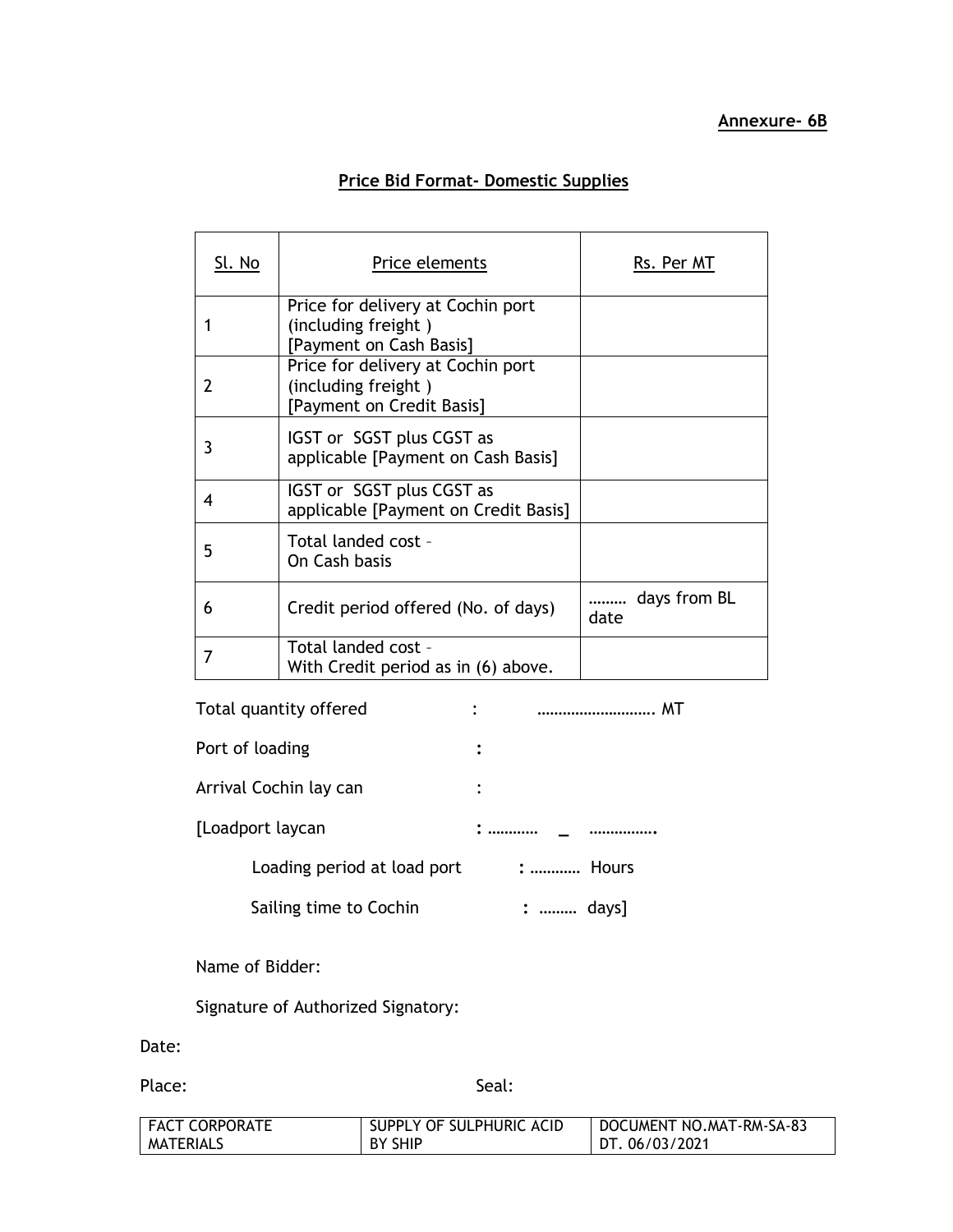# **LIST OF FACT APPROVED BANKERS FOR BANK GUARANTEE:**

Please note that all bank guarantees against the above-referred enquiry shall be issued and confirmed by the banks approved by FACT. The list of banks approved by FACT is given below:

A) STATE BANK OF INDIA AND ITS ASSOCIATE BANKS:

1. State Bank of India,

# B) NATIONALISED BANKS:

- 1. Allahabad Bank,
- 2. Andhra Bank,
- 3. Bank of Baroda,
- 4. Bank of India,
- 5. Bank of Maharashtra,
- 6. Canara Bank,
- 7. Central Bank of India,
- 8. Corporation Bank,
- 9. Dena Bank,
- 10. Indian Bank,
- 11. Indian Overseas Bank,
- 12. Oriental Bank of Commerce,
- 13. Punjab & Sind Bank,
- 14. Punjab National Bank,
- 15. Syndicate Bank,
- 16. UCO Bank,
- 17. Union Bank of India,
- 18. United Bank of India,
- 19. Vijaya Bank.

### C) OTHER BANKS:

- 1. Bank of Rajasthan Limited,
- 2. Catholic Syrian Bank Limited
- 3. Kotak Mahindra bank Ltd.,
- 4. South Indian Bank Ltd.,
- 5. Tamilnad Merchantile Bank Ltd.,
- 6. The Federal Bank Ltd.,
- 7. The Jammu & Kashmir bank Limited,
- 8. The Karnatka Bank Limited,
- D) FOREIGN BANKS:
- 1. ABN AMRO Bank N.V.,
- 2. American Express Bank Limited,

| FACT CORPORATE | SUPPLY OF SULPHURIC ACID | DOCUMENT NO.MAT-RM-SA-83 |
|----------------|--------------------------|--------------------------|
| MATERIALS      | BY SHIP                  | DT. 06/03/2021           |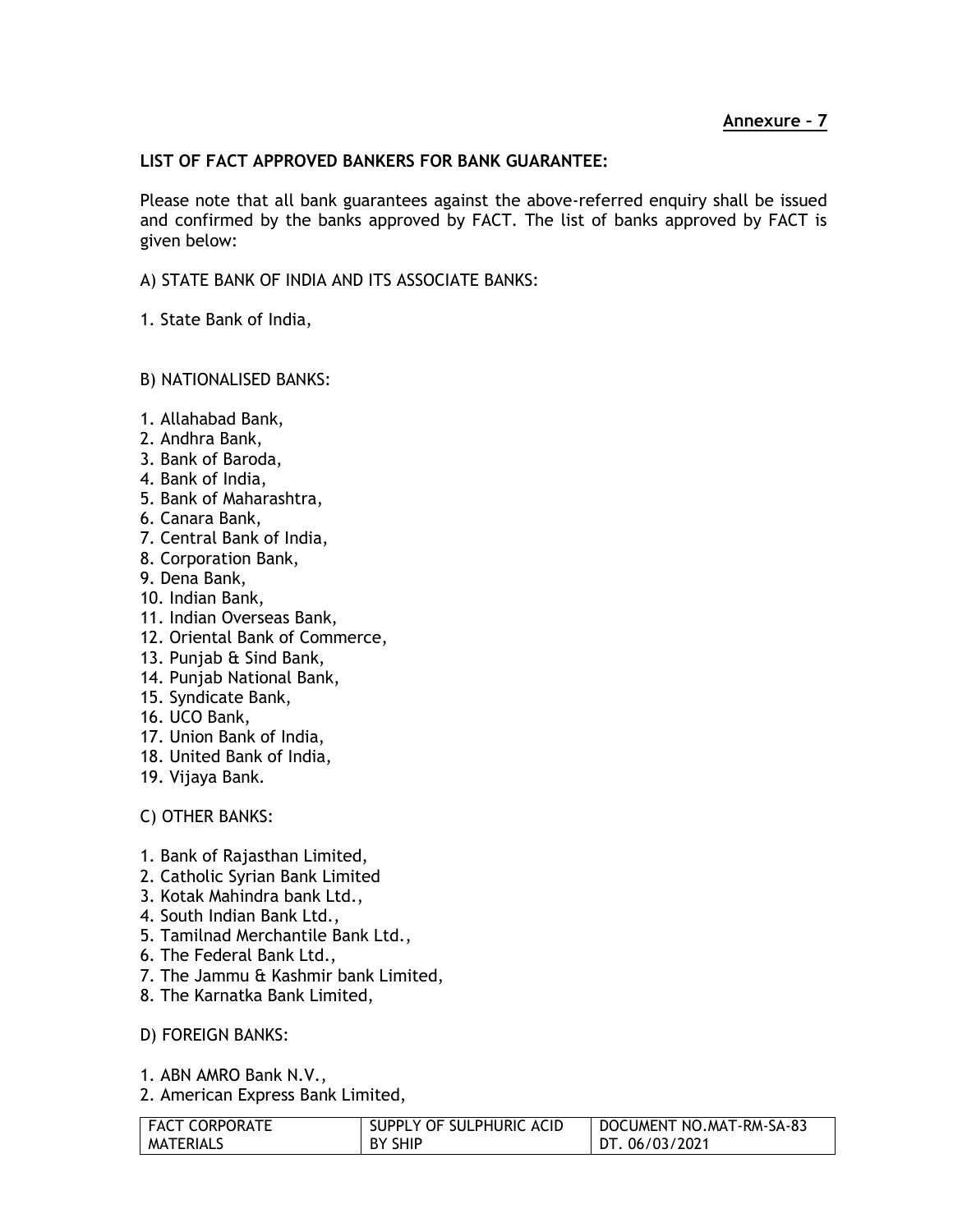- 3. Bank of American National Trust & Saving Association,
- 4. Bank of Tokyo Limited,
- 5. Barclays Bank PLC
- 6. BNP Paribas
- 7. Calyon Bank
- 8. Citibank N.A.,
- 9. Deutsche Bank,
- 10. Development Bank of Singapore (DBS)
- 11. Hong Kong & Shanghai Banking Corporation Limited,
- 12. ING Vysya Bank
- 13. JP Morgan Chase Bank,
- 14. Standard Chartered Bank.
- E) PRIVATE SECTOR BANKS:
- 1. Axis Bank Ltd.,
- 2. Housing Development Finance Corporation Ltd., (HDFC)
- 3. ICICI Bank Limited,
- 4. IDBI Bank Limited,

Note: If the Bank Guarantee is issued by a bank outside India, a counter guarantee from an Indian nationalized/ scheduled bank in India shall be submitted.

------------------

| <b>FACT CORPORATE</b> | SUPPLY OF SULPHURIC ACID | DOCUMENT NO.MAT-RM-SA-83 |
|-----------------------|--------------------------|--------------------------|
| <b>MATERIALS</b>      | BY SHIP                  | DT. 06/03/2021           |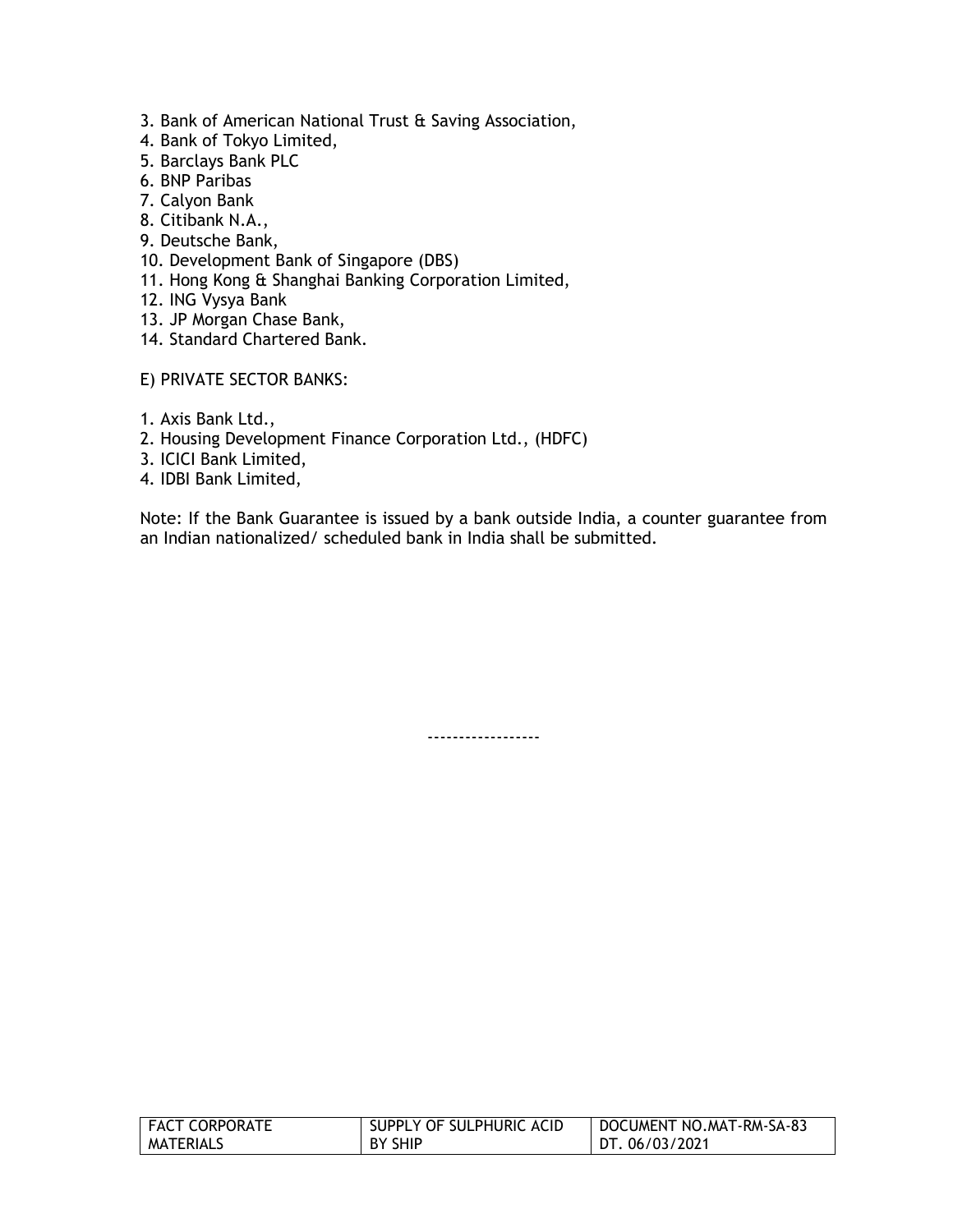#### **BID BOND PROFORMA**

(To be obtained from FACT approved bankers on Stamp Paper of Rs.500/-)

The Fertilisers and Chemicals Travancore Limited Udyogamandal P.O. Cochin – 683501.

Dear Sir,

WHEREAS M/s. ...................................................[offerer] has offered to supply a quantity of ..............MT of Sulphuric Acid to FACT and the offerer is required to submit a Bid Bond at the rate of US Dollar One PMT along with the offer as a guarantee for fulfillment of all the terms and conditions of the said offer for subsequent sale, we, [Bank with full address] hereby guarantee and undertake to pay immediately on demand by FACT the amount of US \$.......... in case the offerer fails to perform any or all the obligations undertaken by him as per FACT's acceptance without any reservation, protest, demur and recourse to said offerer. Any such demand in writing made by FACT shall be conclusive and binding on us irrespective of any dispute or difference raised by the offerer. This guarantee shall be irrevocable and shall remain valid till ............ [One month from the due date of offer] in Cochin.

Not withstanding anything mentioned herein before, our liability under this guarantee is restricted to US \$ ................ [US Dollars .............................................only] and it will remain in force upto .............. Unless a claim under the guarantee is filed against us on or before ...................., (three months from the due date of offer) all your rights under the said guarantee shall be forfeited and we shall be released and discharged from all liabilities there under. We ..........................Bank, further agree that the guarantee hereunder contain shall not be affected by change in the terms of purchase originally offered by the offerer.

Disputes/differences, if any, relating to or arising out of this Bank Guarantee, shall be settled by courts having jurisdiction over Udyogamandal, in Kerala State, India, where the registered office of the company is situated and no other court shall have jurisdiction in the matter.

We ............................................ Bank lastly undertake not to revoke this guarantee during its currency except with the previous consent of FACT in writing.

Date: ......... For ........................

Place: ....... Bank

Authorised Signatories

Note: Seller's Bank while authorizing Indian Bank to execute this Bid Bond against their counter guarantee, should also intimate the reimbursement instructions.

| <b>FACT CORPORATE</b> | SUPPLY OF SULPHURIC ACID | DOCUMENT NO.MAT-RM-SA-83 |
|-----------------------|--------------------------|--------------------------|
| MATERIALS             | BY SHIP                  | DT. 06/03/2021           |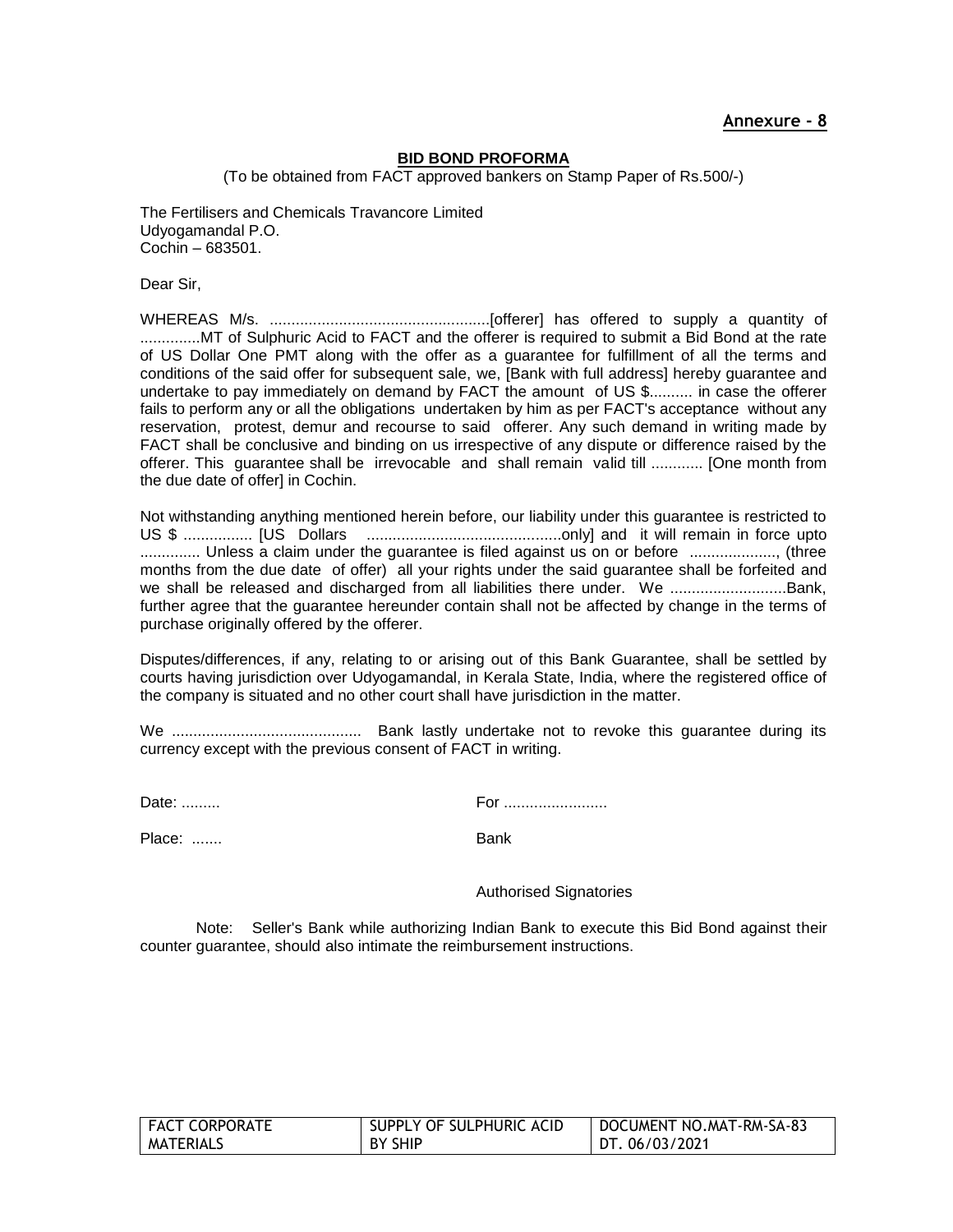#### **PROFORMA OF BANK GUARANTEE IN LIEU OF SECURITY DEPOSIT (PERFORMANCE GUARANTEE BOND) (To be obtained from a Nationalized / Scheduled Bank on Stamp Paper of Rs. 500/-).**

The Fertilisers and Chemicals Travancore Limited, Udyogamandal P.O. Cochin - 683 501

WHEREAS FACT - Head Office, a Division of Fertilisers and Chemicals Travancore Limited, Udyogamandal P.O. Kerala (hereinafter called referred to as the Company) has placed a Purchase Order No...................dated...........with M/s...................... .......................... hereinafter called the supplier) for the supply of ........................... and whereas it is one of the conditions of the said purchase order that the Supplier shall either remit a sum of USD.............(US Dollars.............................only) or furnish a Bank Guarantee for USD............. (US Dollars ...............................only)as security deposit for the due fulfillment of the said purchase order by the said Supplier.

In consideration of the Company having agreed to accept a Bank Guarantee from us towards such security deposit in lieu of the cash deposit in accordance with the terms and conditions of the above purchase order, we.................. the Bank (hereinafter referred to as the Bank) do hereby undertake to pay the Company merely on demand any sum or sums from time to time demanded by the Company up to a maximum of USD...... (US Dollars............. only) being the amount of the security deposit against any loss or damage caused to or suffered by or would be caused to or suffered by the Company by reason of any breach by the said Supplier of any of the terms and conditions contained in the said purchase order.

We, the said Bank, do hereby undertake to pay the amount so demanded by the Company without any demur merely on a demand from the Company stating that the amount claimed is due by way of loss or damage caused to or suffered or would be caused to or suffered by the Company by reason of breach by the said Supplier of any of the terms and conditions contained in the said contract. Any such demand made on the Bank shall be conclusive as regards the amount due and payable by the Bank under this guarantee.

We undertake to pay to the Company any money so demanded notwithstanding any dispute or disputes raised by the said Supplier in any suit or proceeding pending before any court or Tribunal relating thereto our liability under this being absolute and unequivocal.

The payment so made by us under this Guarantee shall be a valid discharge of our liability for payment thereunder and the said Supplier shall have no claim against us for making such payment.

We ............................ further agree that the guarantee herein contained shall remain in full force and effect during the period that would be taken for the performance of the said contract and that it shall continue to be enforceable till all the dues of the Company under or by virtue of the said contract have been fully paid and its claim satisfied or discharged or till the Company certifies that the terms and conditions of the said contract have been fully and properly carried out by the said Supplier and accordingly discharges this guarantee.

We .............................. further agree with the said Company that they shall have the fullest liberty without our consent and without affecting in any manner our obligations hereunder to vary any of the terms and conditions of the said contract or to extend time of performance by the said Supplier

| FACT CORPORATE | SUPPLY OF SULPHURIC ACID | DOCUMENT NO.MAT-RM-SA-83 |
|----------------|--------------------------|--------------------------|
| I MATERIALS    | <b>BY SHIP</b>           | DT.06/03/2021            |